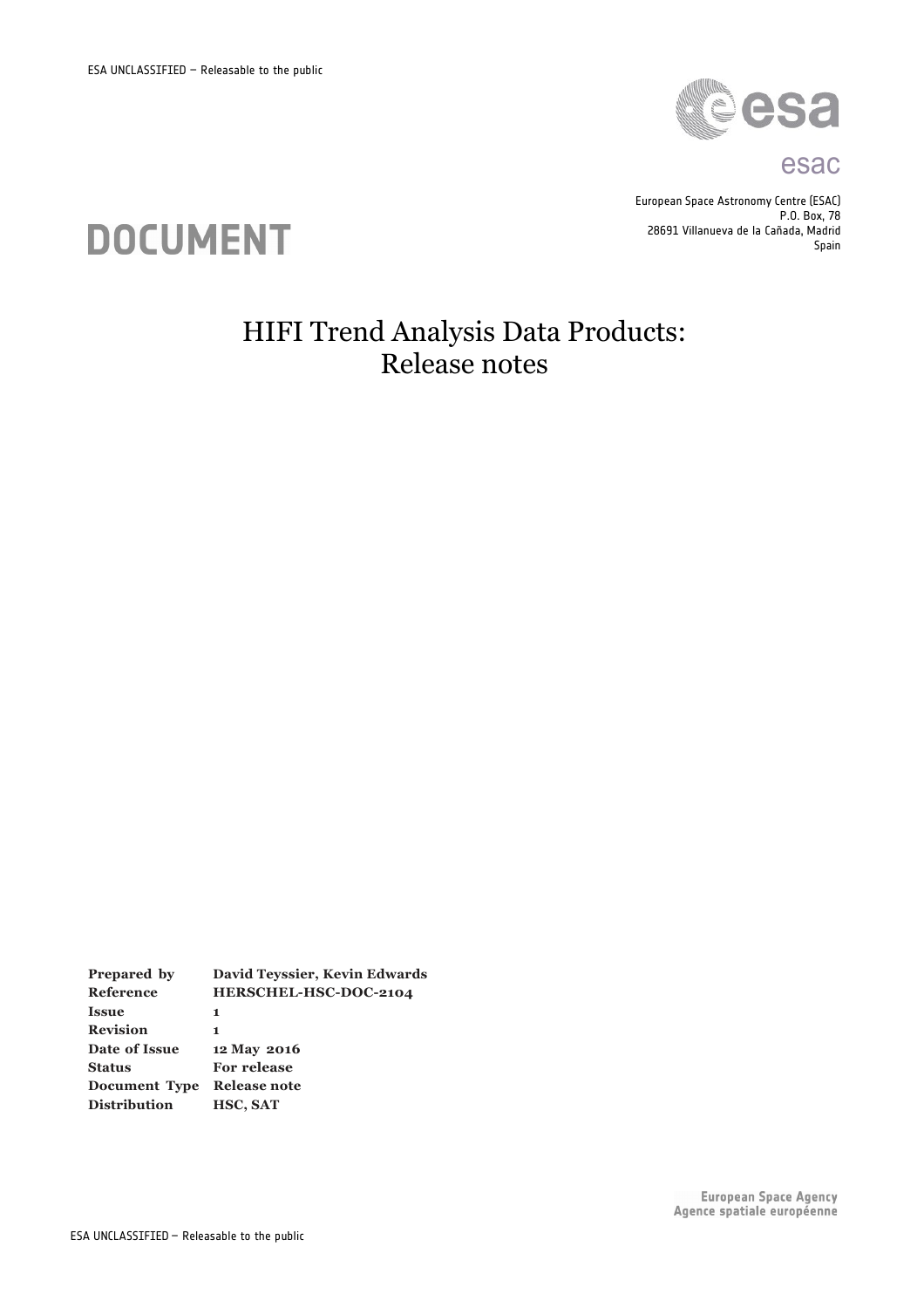

# **APPROVAL**

| Title HIFI Trend Analysis Data Products: Release notes |                   |  |  |
|--------------------------------------------------------|-------------------|--|--|
| Issue 1                                                | Revision 1        |  |  |
| Authors D. Teyssier, K. Edwards                        | Date 12 May 2016  |  |  |
| Approved by: P. Garcia-Lario                           | Date 7 April 2016 |  |  |
|                                                        |                   |  |  |

# **CHANGE LOG**

| Reason for change         | Draft Issue Revision |   | <b>Date</b>  |
|---------------------------|----------------------|---|--------------|
| First version of document | 1                    | Ю | 7 April 2016 |
| Corrected typo            |                      |   | 12 May 2016  |
|                           |                      |   |              |
|                           |                      |   |              |
|                           |                      |   |              |
|                           |                      |   |              |
|                           |                      |   |              |
|                           |                      |   |              |
|                           |                      |   |              |
|                           |                      |   |              |
|                           |                      |   |              |
|                           |                      |   |              |
|                           |                      |   |              |
|                           |                      |   |              |
|                           |                      |   |              |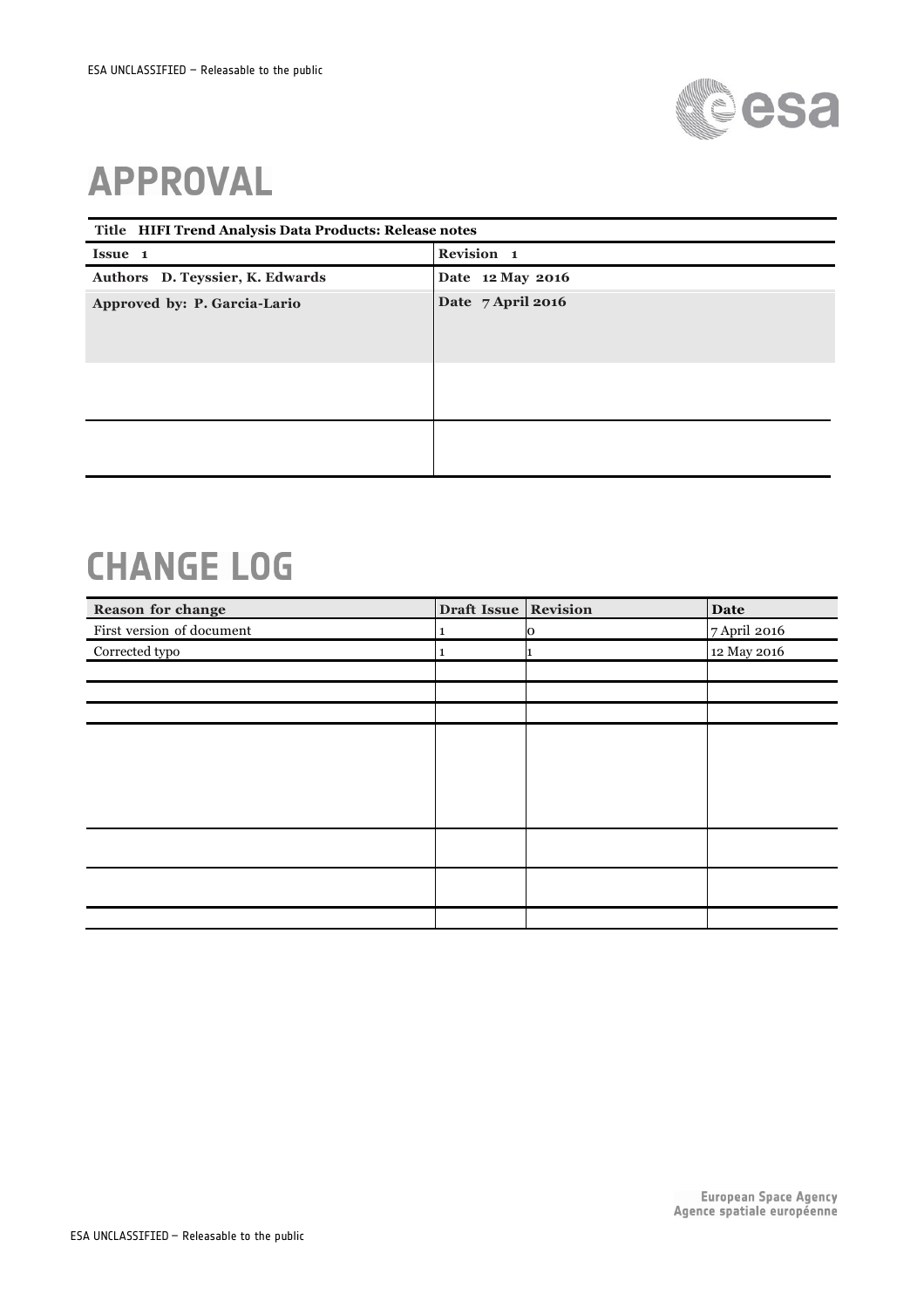

## **Table of Contents**

| 2.1           |                                                                     |  |
|---------------|---------------------------------------------------------------------|--|
| $2.2^{\circ}$ |                                                                     |  |
|               |                                                                     |  |
|               |                                                                     |  |
|               |                                                                     |  |
| 3.1           |                                                                     |  |
| 3.2           | Appendix B: description of Science Trend Data Product Parameters 17 |  |
|               |                                                                     |  |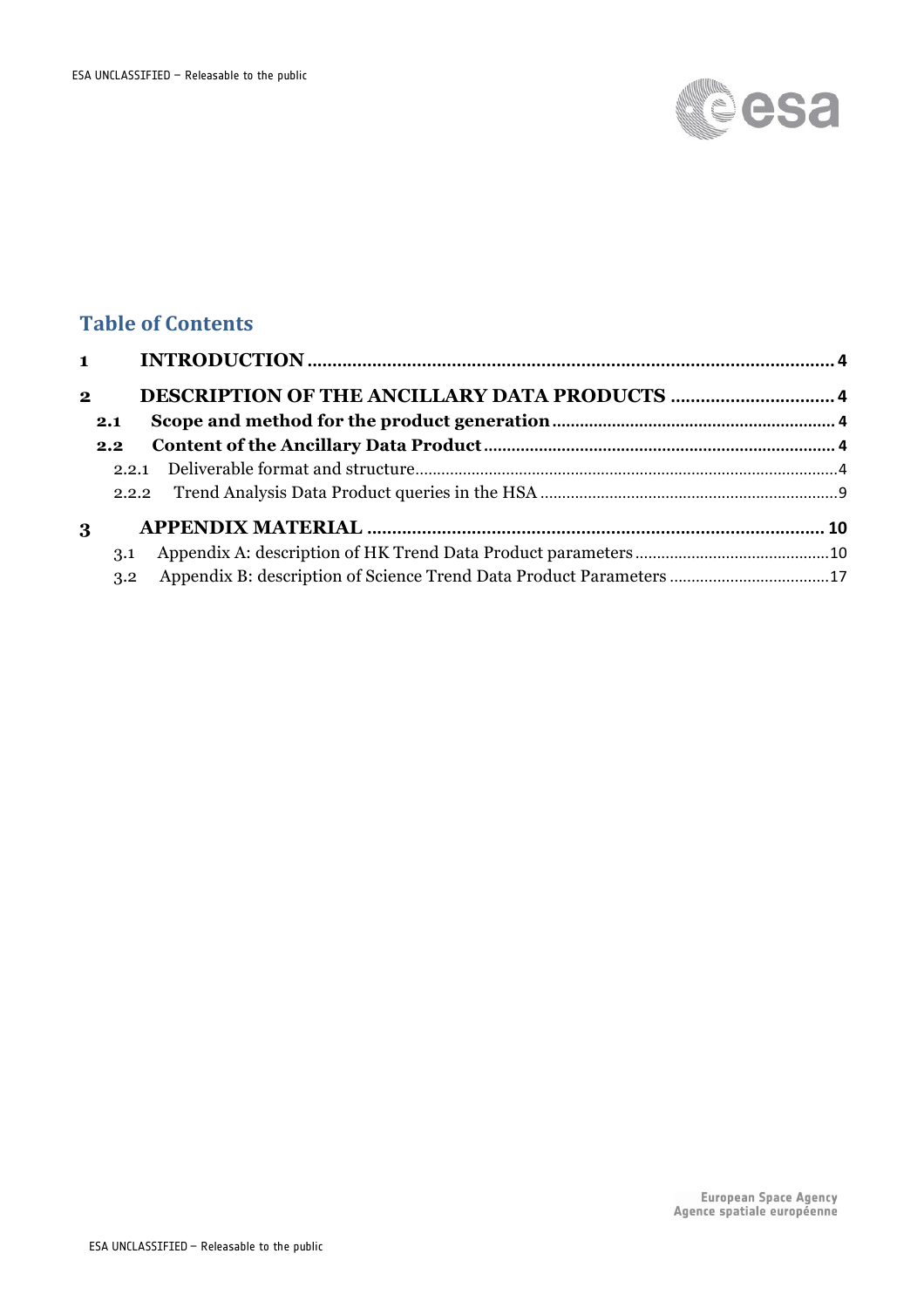#### **1 INTRODUCTION**

This Ancillary Data Product archive consists of a subset of HIFI HouseKeeping (HK) information measured from the *Herschel* Operational Day (OD) 241 onwards. Up to 269 HK parameters belonging to the various HIFI Sub-Systems (see Appendix A) are provided as time series, at the data rate applicable at the time of recording. On top of that, additional parameters resulting from dedicated measurements are provided as so-called "science trend products" (see Appendix B).

These trend analysis data products are particularly relevant to the instrument experts or engineers interested in monitoring the behaviour of any particular instrument HK parameter, and/or investigate correlations between them. The overall product archive provides both a quick-view of the parameter behaviour with time as plots, as well as the tables themselves for users who need to perform more sophisticated manipulation to the data.

## **2 DESCRIPTION OF THE ANCILLARY DATA PRODUCTS**

## **2.1 Scope and method for the product generation**

All the science and HK telemetry from the Herschel mission is stored in relatively large files that are not practical to browse through for the non-trained user. While the science telemetry is essentially turned into science data products processed to various levels via the Standard Product Generation (SPG) pipelines, the bulk of the HK information is, however, usually not provided in a practical way in the standard data products. In the course of the mission, the HIFI instrument team performed dedicated HK telemetry extraction in order to monitor the instrument health through a sub-set of relevant HK parameters from the various Sub-Systems. These came essentially as plots of given HK parameters versus time as well as the time series table used to create the plots.

This Ancillary product archive compiles all those plots and time tables, organizing them in chunks of 7 consecutive ODs, as is explained in the next section.

## **2.2 Content of the Ancillary Data Product**

#### **2.2.1 Deliverable format and structure**

The plots are separated into two archives. Each archive contains all files at the same directory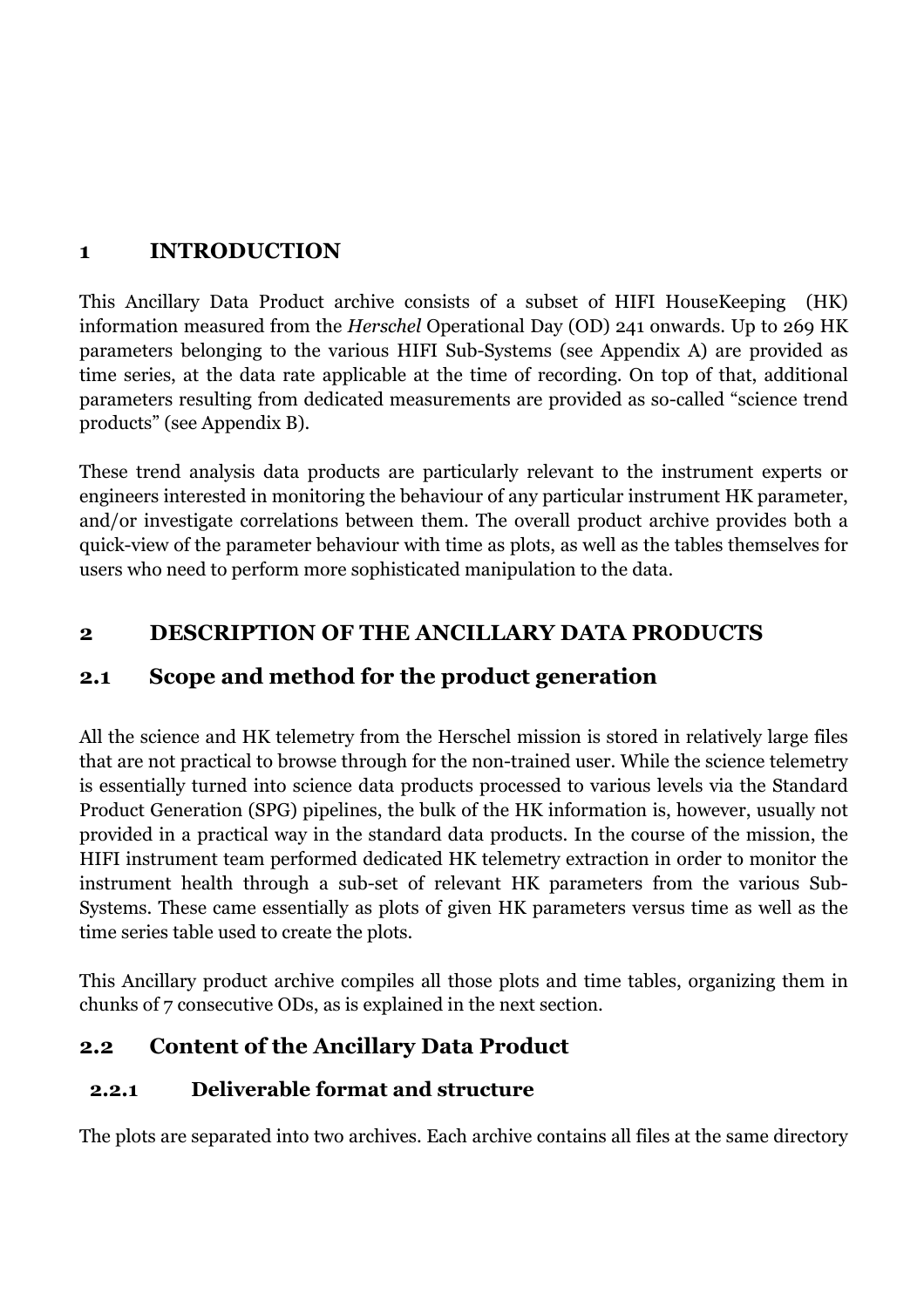

level, i.e. there is no separation per OD period other than in the file name:

- HIFI HK TrendData PLOTS.tar.gz (2 Gb): this is the complete archive of all contemplated HIFI HK time series. Each file in this tarball has the form  $\leq$ HK $$ parameter-name>\_OD\_<od-start>-<od-end>.png, where <HK-parametername> is one of those listed in Appendix A. In total, there are 40199 files in this archive.
- HIFI Science TrendData PLOTS.tar.gz (60 Mb): this is the complete archive of the so-called "Science" trend analysis plots. These are not directly HK parameters, but either telemetry information coming from other dedicated engineering measurements, or derived from some post-processing of such dedicated measurements. These particular parameters are described in Appendix B. In total there are 2827 plots in this archive.

Figure 1 illustrates a typical time series plot, here for the HK parameter HF\_APR\_UCONV\_T. It should be noted that the time scale on the plot is computed as hours since the <od-start> (bottom scale) or simply as OD (upper scale). It can also be the case that several HK parameters are gathered into a single plot, as is illustrated in Figure 2. Note that in this case, the corresponding tables will also provide those parameters in the same file.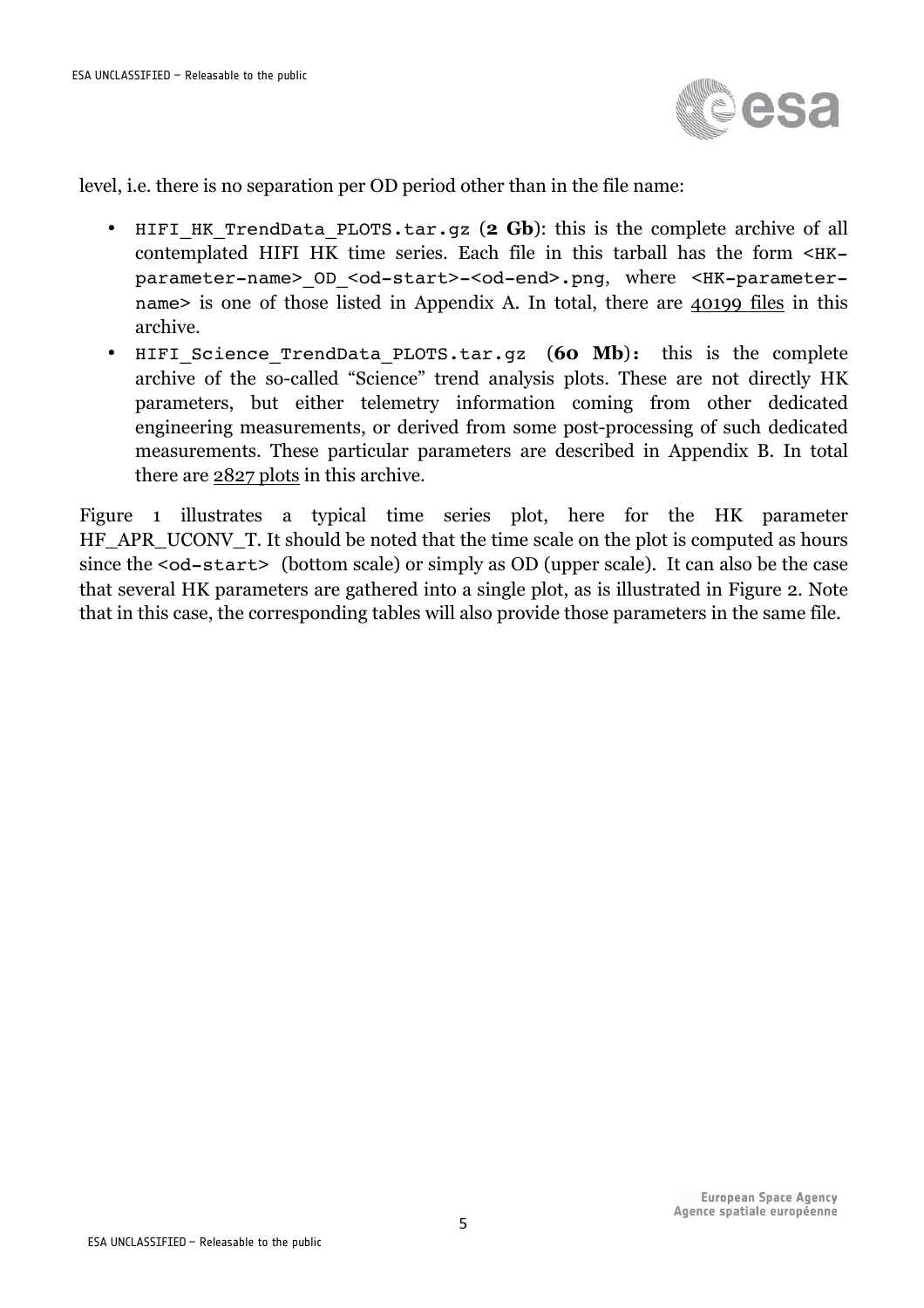



Figure 1: Example of trend analysis plot for HK parameter HF\_APR\_UCONV\_T (HEB band IF up-converter temperature), between OD 283 and 290.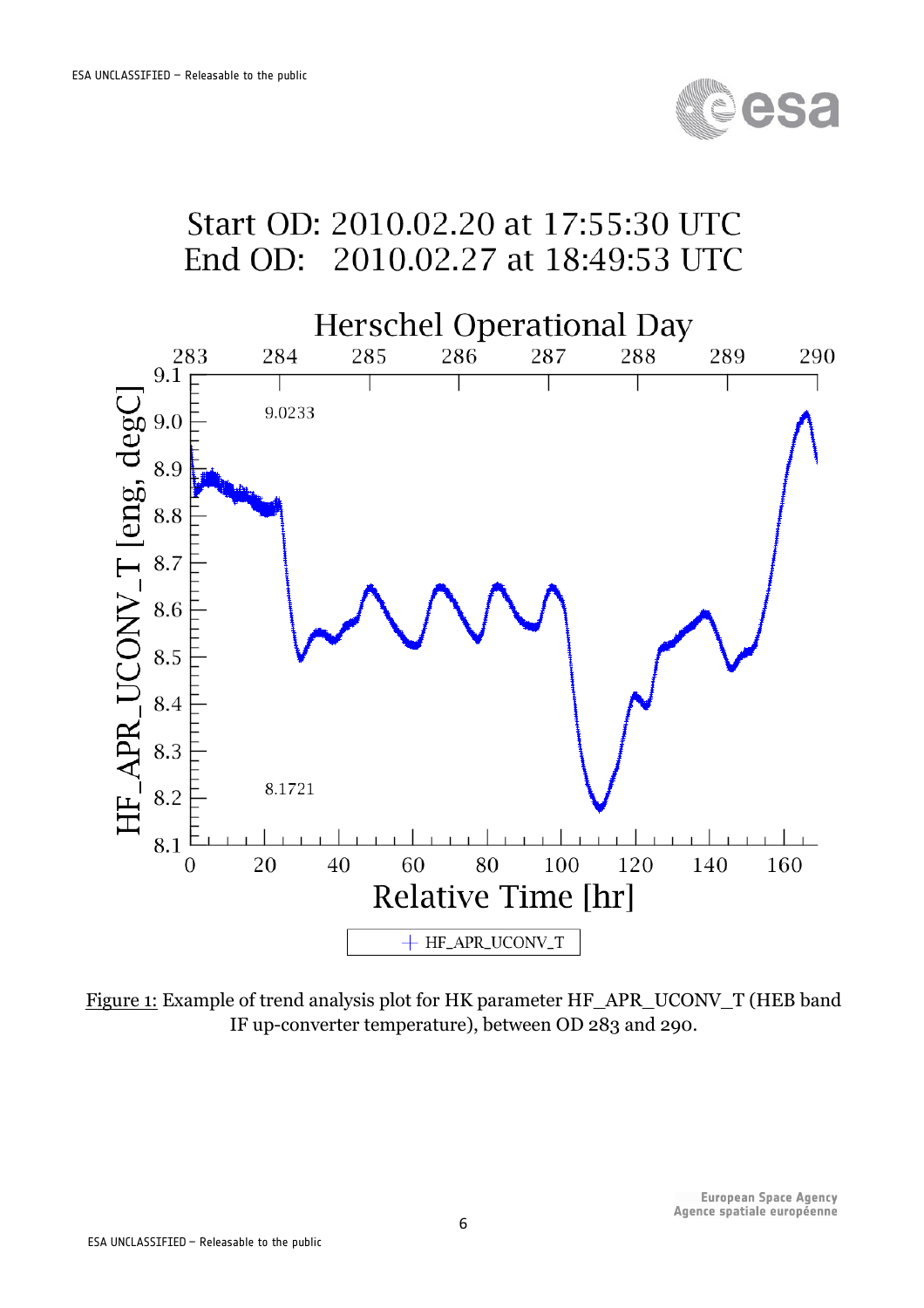

# Start OD: 2013.02.23 at 22:11:14 UTC End OD: 2013.03.02 at 13:44:22 UTC



Figure 2: Example of trend analysis plot where several HK parameters (here temperature sensors in the Local Oscillator Source Unit – LSU) are plotted together.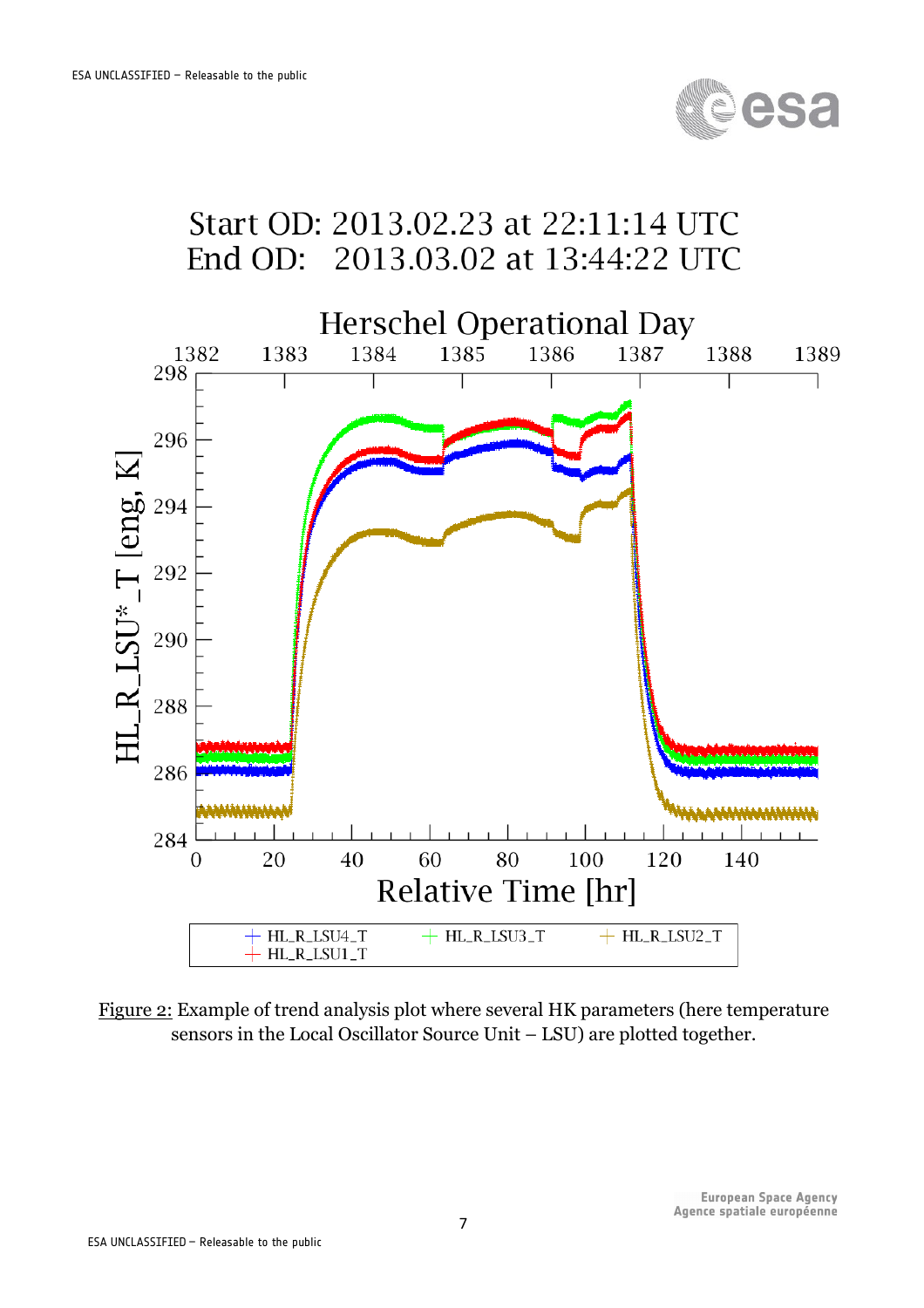

In order to facilitate the manipulation of relatively large files, the trend analysis product tables are organized in periods of 7 consecutive ODs, starting from OD-241 (inclusive). Within each of these sub-archives, the file naming convention is as follows:  $\leq HK$ parameter-name>\_OD\_<od-start>-<od-end>.csv. Files come as coma-separated tables, with a header indicating the contained parameters.

Like for the plots, the table archives are separated into two different categories:

- HIFI\_HK\_TrendData\_TABLES.tar.gz (**33 Gb**): this is the complete archive of all contemplated HIFI HK time series tables. This tarball consists of other smaller zipped archives organized by groups of  $7$  ODs, given as  $\le$ od-number>.zip – there are 171 of those zipped archives. Each file in these archives has the form <HK-parametername> OD <od-start>-<od-end>.png, where <HK-parameter-name> is one of those listed in Appendix A.
- HIFI Science TrendData TABLES.tar.gz (475 Mb): this is the complete archive of the so-called "Science" trend analysis data. Unlike the above HK tarballs, those data are grouped into categories that were relevant for these particular parameters at the time when the HIFI instrument team was monitoring them. The following large *csv* files are present in this archive:
	- o lo.csv.gz: collection of Local Oscillator Unit (LOU) HK parameters
	- o comb.csv.gz: collection of parameters extracted from the WBS COMB measurements
	- o fpu.csv.gz: collection of Focal Plane Unit (FPU) HK parameters
	- o hl r s 17 p5 v fast.csv.gz: dedicated measurement at high data rate of the voltage of one of the Local Oscillator Control Unit (LCU) bias lines.
	- o hl\_s\_17\_p5\_c\_fast.csv.gz: dedicated measurement at high data rate of the current of one of the Local Oscillator Control Unit (LCU) bias lines.
	- o wbsfreqcoeff.csv.gz: time series of the WBS frequency calibration coefficients resulting from the WBS COMB measurements
	- o tsys.csv.gz: time series of the computed System noise temperatures

The time information in those tables is given in two forms:

- The so-called *Herschel* on-board time, in unit of microseconds computed since 00:00:00 01-Jan-1958.
- A more intuitive version of the above in the form of a so-called "Fine Time": YYYY-MM-DDThh:mm:ss, which is a TAI time (International Atomic Time) for epoch 1958.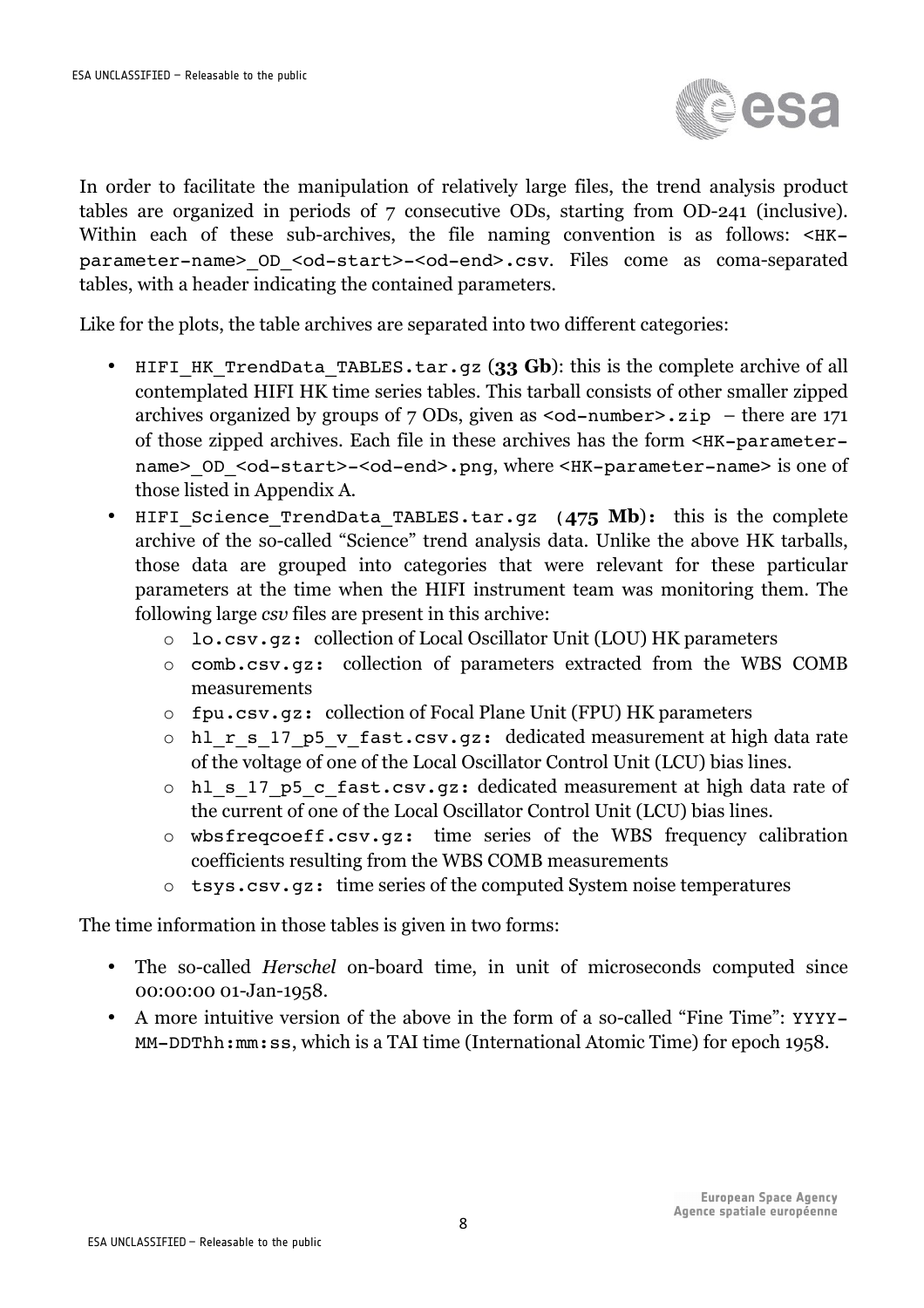

#### **2.2.2 Trend Analysis Data Product queries in the HSA**

Like any other Ancillary Data Product archives served by the HSA, the trend analysis data products are provided as a single (relatively large here  $-$  ~400 Gb), compressed archive from the Ancillary Data Product query menu. This archive contains all the tarballs mentioned above.

Alternatively, the products can also be fetched from the Herschel Science Centre portal – see http://www.cosmos.esa.int/web/herschel/ancillary-data-products.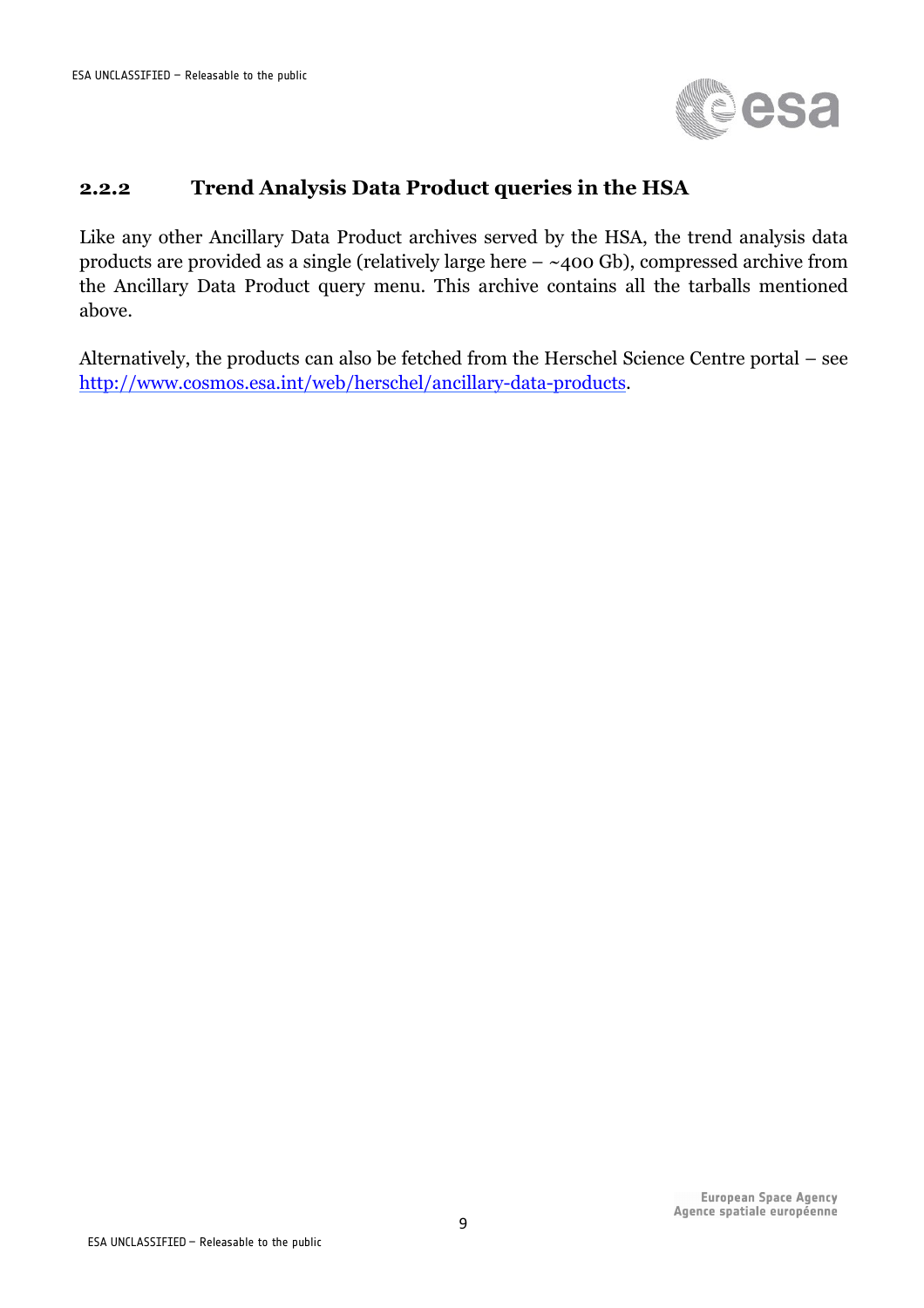

#### **3 APPENDIX MATERIAL**

#### **3.1 Appendix A: description of HK Trend Data Product parameters**

| <b>Mnemonic</b> | Name               | <b>Description</b>                                                  | <b>SubType</b> | Group                  |
|-----------------|--------------------|---------------------------------------------------------------------|----------------|------------------------|
| WMT06565        | TM1_VBUS           | LCL spacecraft 28V voltage                                          | SAT            | <b>NONE</b>            |
| KM212303        | Temp_T237_1        | Cryostat L1 (4K) on Ventline downstream strap 5 to HIFI temperature | SAT            | <b>NONE</b>            |
| KM207302        | Temp_T228          | Cryostat LO (2K) Cooling Strap 8 to HIFI FPU temperature            | SAT            | <b>NONE</b>            |
| KM221303        | Temp_T208          | Cryostat L2 (10K) Optical bench near HIFI mounting foot temperature | SAT            | <b>NONE</b>            |
| TM076601        | TCS_THM_76         | Service module panel close to FHIFV temperature                     | SAT            | <b>NONE</b>            |
| TM068601        | TCS_THM_68         | Service module panel close to FHLSU temperature                     | SAT            | <b>NONE</b>            |
| TM067601        | TCS THM 67         | Service module panel close to FHLCU temperature                     | SAT            | <b>NONE</b>            |
| TM066601        | TCS THM 66         | Service module panel close to FHHRH temperature                     | SAT            | <b>NONE</b>            |
| TM065601        | TCS THM 65         | Service module panel close to FHWEH temperature                     | SAT            | <b>NONE</b>            |
| TM064601        | TCS_THM_64_ciB     | Service module panel close to FHWOH temperature                     | SAT            | <b>NONE</b>            |
| TM063601        | TCS_THM_63         | Service module panel close to FHWEV temperature                     | SAT            | <b>NONE</b>            |
| TM061601        | TCS_THM_61         | Service module panel close to FHHRV temperature                     | SAT            | <b>NONE</b>            |
| TM060601        | TCS_THM_60_ciB     | Service module panel close to FHWOV temperature                     | SAT            | <b>NONE</b>            |
| HM067193        | HWV_Laser2_P       | WBS-V Laser #2 power                                                | <b>HWV</b>     | <b>NONE</b>            |
| HM065193        | HWV_Laser2_C       | WBS-V Laser #2 current                                              | <b>HWV</b>     | <b>NONE</b>            |
| HM066193        | HWV_Laser1_P       | WBS-V Laser #1 power                                                | <b>HWV</b>     | <b>NONE</b>            |
| HM064193        | HWV_Laser1_C       | WBS-V Laser #1 current                                              | <b>HWV</b>     | <b>NONE</b>            |
| HM062193        | HWV_Laser_T        | WBS-V Laser temperature                                             | <b>HWV</b>     | HWV * T                |
| HM069193        | HWV_D_5P_V         | WBS-V digital +5V supply voltage                                    | <b>HWV</b>     | <b>NONE</b>            |
| HM071193        | HWV_D_3P3_V        | WBS-V digital +3.3V supply voltage                                  | <b>HWV</b>     | <b>NONE</b>            |
| HM070193        | HWV_D_15P_V        | WBS-V digital +15V supply voltage                                   | <b>HWV</b>     | <b>NONE</b>            |
| HM061193        | HWV_CCD_T          | WBS-V CCD temperature                                               | <b>HWV</b>     | $H W V$ * T            |
| HM063193        | HWV_ADC_T          | WBS-V ADC board temperature                                         | <b>HWV</b>     | $H W V$ * T            |
| HM072193        | HWV_A_5P_V         | WBS-V analog +5V supply voltage                                     | <b>HWV</b>     | <b>NONE</b>            |
| HM073193        | HWV_A_5M_V         | WBS-V analog -5V supply voltage                                     | <b>HWV</b>     | <b>NONE</b>            |
| HM074193        | HWV_A_15P_V        | WBS-V analog +15V supply voltage                                    | <b>HWV</b>     | <b>NONE</b>            |
| HM068193        | <b>HWV_A_15M_V</b> | WBS-V analog -15V supply voltage                                    | <b>HWV</b>     | <b>NONE</b>            |
| HM028193        | HWH_Laser2_P       | WBS-H Laser #2 power                                                | <b>HWH</b>     | <b>NONE</b>            |
| HM026193        | HWH Laser2 C       | WBS-H Laser #2 current                                              | <b>HWH</b>     | <b>NONE</b>            |
| HM027193        | HWH_Laser1_P       | WBS-H Laser #1 power                                                | <b>HWH</b>     | <b>NONE</b>            |
| HM025193        | HWH Laser1 C       | WBS-H Laser #1 current                                              | <b>HWH</b>     | <b>NONE</b>            |
| HM023193        | HWH_Laser_T        | WBS-H Laser temperature                                             | <b>HWH</b>     | $HWH$ _*_T             |
| HM030193        | HWH_D_5P_V         | WBS-H digital +5V supply voltage                                    | <b>HWH</b>     | <b>NONE</b>            |
| HM032193        | HWH D 3P3 V        | WBS-H digital +3.3V supply voltage                                  | <b>HWH</b>     | <b>NONE</b>            |
| HM031193        | HWH_D_15P_V        | WBS-H digital +15V supply voltage                                   | <b>HWH</b>     | <b>NONE</b>            |
| HM022193        | HWH_CCD_T          | WBS-H CCD temperature                                               | <b>HWH</b>     | $HWH$ <sub>_</sub> *_T |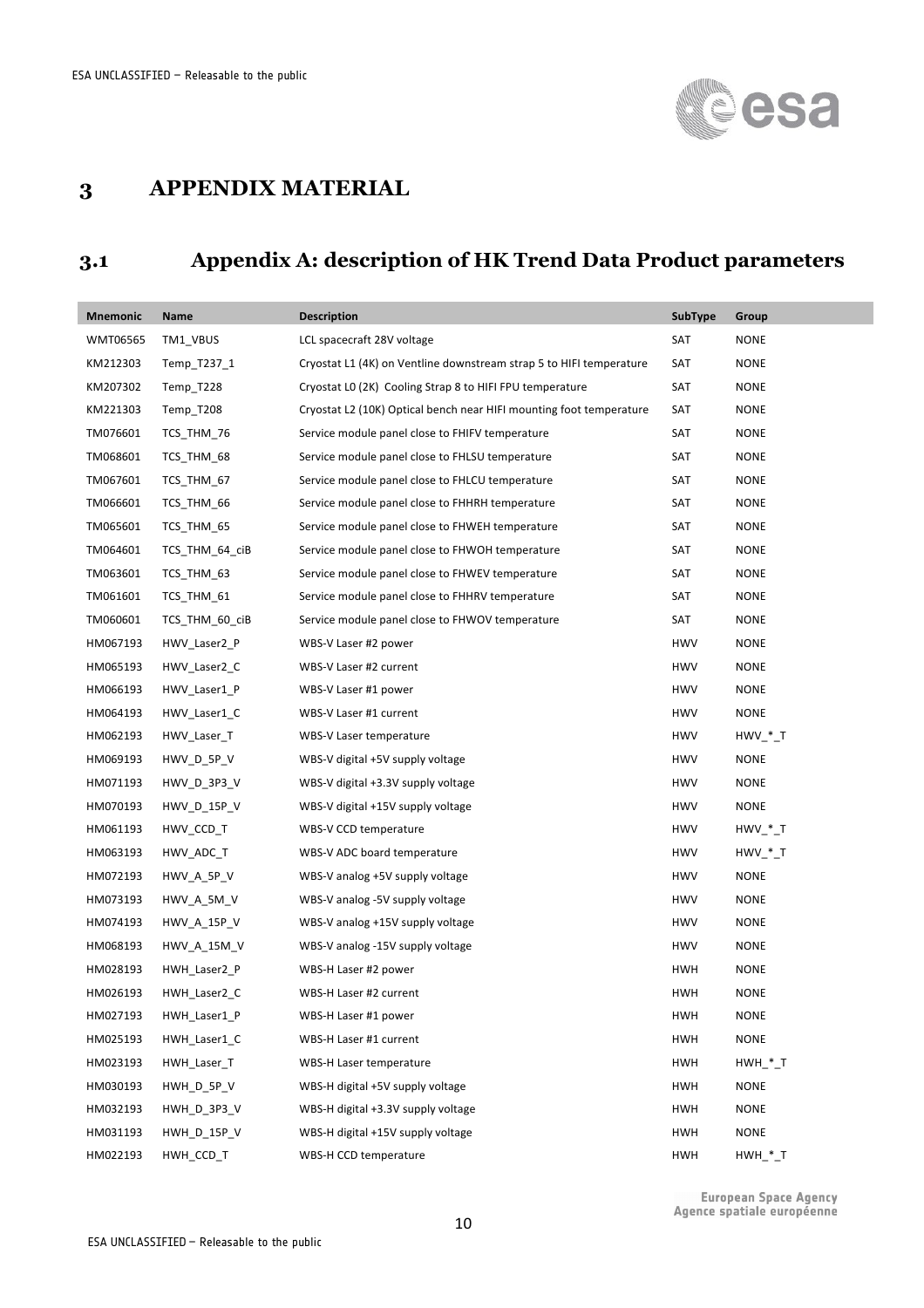

| HM024193 | HWH_ADC_T          | WBS-H ADC board temperature            | <b>HWH</b> | $HWH$ <sup>*</sup> _T |
|----------|--------------------|----------------------------------------|------------|-----------------------|
| HM033193 | HWH A 5P V         | WBS-H analog +5V supply voltage        | <b>HWH</b> | <b>NONE</b>           |
| HM034193 | HWH_A_5M_V         | WBS-H analog -5V supply voltage        | <b>HWH</b> | <b>NONE</b>           |
| HM035193 | <b>HWH_A_15P_V</b> | WBS-H analog +15V supply voltage       | <b>HWH</b> | <b>NONE</b>           |
| HM029193 | HWH A 15M V        | WBS-H analog -15V supply voltage       | <b>HWH</b> | <b>NONE</b>           |
| HM190192 | HRV_IF_8P_V        | HRS-V +8V IF supply voltage            | <b>HRV</b> | <b>NONE</b>           |
| HM193192 | HRV_IF_6P_V        | HRS-V +6V IF supply voltage            | <b>HRV</b> | <b>NONE</b>           |
| HM191192 | HRV_IF_5P_V        | HRS-V +5V IF supply voltage            | <b>HRV</b> | <b>NONE</b>           |
| HM192192 | HRV_IF_5M_V        | HRS-V-5V IF supply voltage             | <b>HRV</b> | <b>NONE</b>           |
| HM195192 | $HRV_I F_2 T$      | HRS-V IF 2 temperature                 | <b>HRV</b> | $HRV$ *_T             |
| HM189192 | HRV_IF_18P_V       | HRS-V +18V IF supply voltage           | <b>HRV</b> | <b>NONE</b>           |
| HM194192 | $HRV_I F_1 T$      | HRS-V IF 1 temperature                 | <b>HRV</b> | $H W V$ $*$ T         |
| HM182192 | HRV_Dig_3P3_V      | $HRS-V +3.3V$ digital supply voltage   | <b>HRV</b> | <b>NONE</b>           |
| HM178192 | HRV_DCDC_2_T       | HRS-V DC-DC convertor 2 temperature    | <b>HRV</b> | $HWV$ <sup>*</sup> _T |
| HM177192 | HRV_DCDC_1_T       | HRS-V DC-DC convertor 1 temperature    | <b>HRV</b> | $H W V$ * T           |
| HM186192 | HRV_Ana_2_3P3_V    | HRS-V $+3.3V$ analog supply #2 voltage | <b>HRV</b> | <b>NONE</b>           |
| HM183192 | HRV Ana 1P1 V      | HRS-V +1.1V analog supply voltage      | <b>HRV</b> | <b>NONE</b>           |
| HM185192 | HRV_Ana_1_3P3_V    | HRS-V +3.3V analog supply #1 voltage   | <b>HRV</b> | <b>NONE</b>           |
| HM188192 | HRV_ACS_2_T        | HRS-V Autocorrelator 2 temperature     | <b>HRV</b> | $HRV$ $*$ T           |
| HM187192 | HRV_ACS_1_T        | HRS-V Autocorrelator 1 temperature     | <b>HRV</b> | $HRV$ *_T             |
| HM180192 | HRV_8P_V           | HRS-V +8V supply voltage               | <b>HRV</b> | <b>NONE</b>           |
| HM172192 | HRV_8P_C           | HRS-V +8V supply current               | <b>HRV</b> | <b>NONE</b>           |
| HM181192 | HRV_5P_V           | HRS-V+5V supply voltage                | <b>HRV</b> | <b>NONE</b>           |
| HM173192 | HRV_5P_C           | HRS-V+5V supply current                | <b>HRV</b> | <b>NONE</b>           |
| HM184192 | HRV_5M_V           | HRS-V -5V supply voltage               | <b>HRV</b> | <b>NONE</b>           |
| HM176192 | HRV_5M_C           | HRS-V -5V supply current               | <b>HRV</b> | <b>NONE</b>           |
| HM174192 | HRV 3P3 C          | HRS-V +3.3V supply current             | <b>HRV</b> | <b>NONE</b>           |
| HM175192 | HRV_1P1_C          | HRS-V +1.1V supply current             | <b>HRV</b> | <b>NONE</b>           |
| HM179192 | <b>HRV_18P_V</b>   | HRS-V +18V supply voltage              | <b>HRV</b> | <b>NONE</b>           |
| HM171192 | <b>HRV_18P_C</b>   | HRS-V +18V supply current              | <b>HRV</b> | <b>NONE</b>           |
| HM065192 | HRH_IF_8P_V        | HRS-H +8V IF supply voltage            | <b>HRH</b> | <b>NONE</b>           |
| HM068192 | HRH_IF_6P_V        | HRS-H +6V IF supply voltage            | <b>HRH</b> | <b>NONE</b>           |
| HM066192 | HRH_IF_5P_V        | HRS-H +5V IF supply voltage            | <b>HRH</b> | <b>NONE</b>           |
| HM067192 | HRH_IF_5M_V        | HRS-H-5V IF supply voltage             | <b>HRH</b> | <b>NONE</b>           |
| HM070192 | HRH_IF_2_T         | HRS-H IF 2 temperature                 | <b>HRH</b> | $HRH$ <sup>*</sup> _T |
| HM064192 | HRH_IF_18P_V       | HRS-H +18V IF supply voltage           | <b>HRH</b> | NONE                  |
| HM069192 | $HRH_I F_1 T$      | HRS-H IF 1 temperature                 | <b>HRH</b> | $HRH$ <sup>*</sup> _T |
| HM057192 | HRH_Dig_3P3_V      | HRS-H +3.3V digital supply voltage     | <b>HRH</b> | NONE                  |
| HM053192 | HRH_DCDC_2_T       | HRS-H DC-DC convertor 2 temperature    | <b>HRH</b> | $HRH$ <sup>*</sup> _T |
| HM052192 | HRH_DCDC_1_T       | HRS-H DC-DC convertor 1 temperature    | <b>HRH</b> | $HRH$ <sup>*</sup> _T |
| HM061192 | HRH_Ana_2_3P3_V    | HRS-H +3.3V analog supply #2 voltage   | <b>HRH</b> | NONE                  |
| HM058192 | HRH_Ana_1P1_V      | HRS-H +1.1V analog supply voltage      | HRH        | <b>NONE</b>           |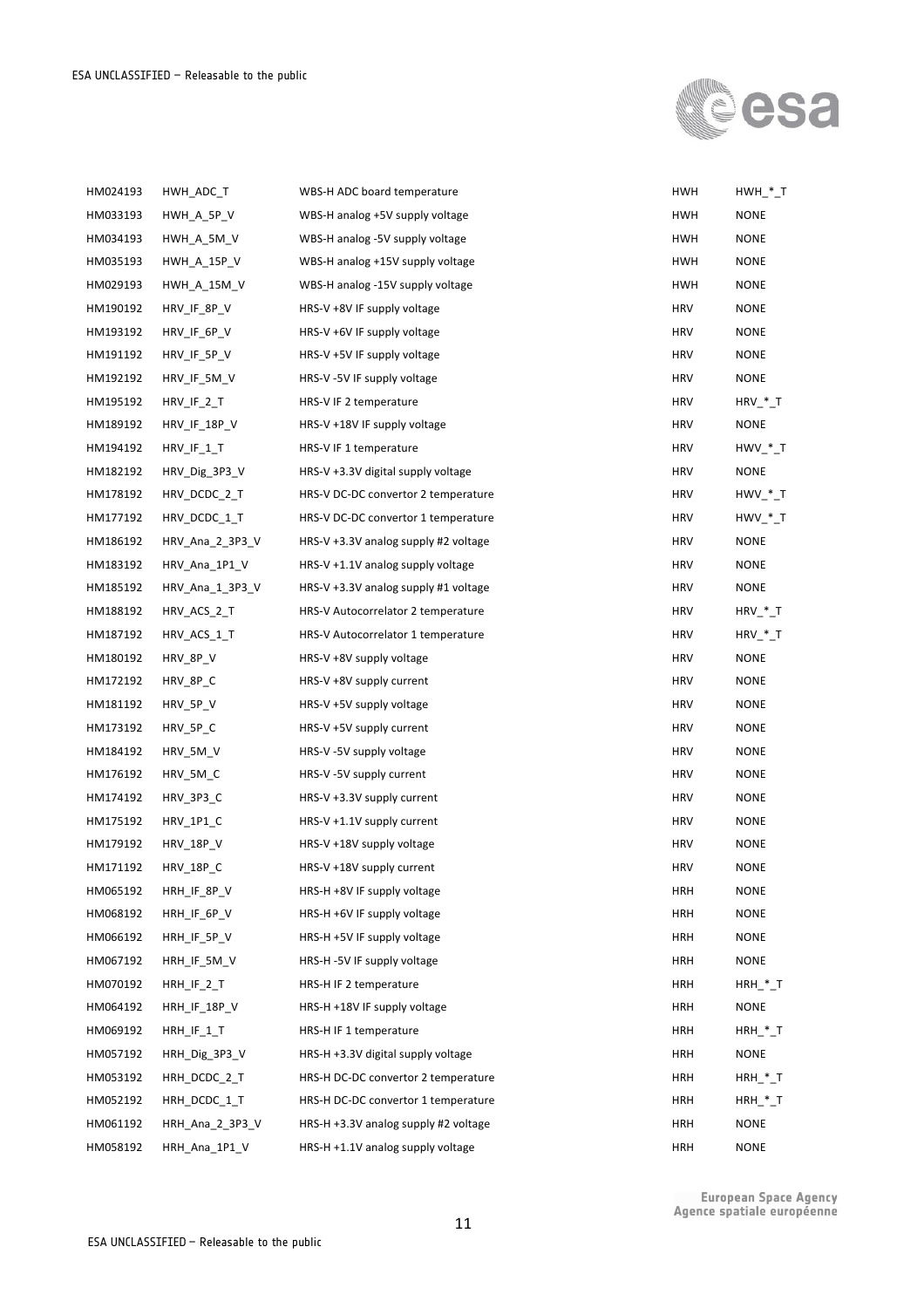

| HM060192 | HRH_Ana_1_3P3_V  | HRS-H +3.3V analog supply #1 voltage                         | <b>HRH</b> | <b>NONE</b>             |
|----------|------------------|--------------------------------------------------------------|------------|-------------------------|
| HM063192 | HRH_ACS_2_T      | HRS-H Autocorrelator 2 temperature                           | <b>HRH</b> | $HRH$ <sup>*</sup> _T   |
| HM062192 | HRH_ACS_1_T      | HRS-H Autocorrelator 1 temperature                           | HRH        | $HRH$ $T$               |
| HM055192 | HRH_8P_V         | HRS-H +8V supply voltage                                     | <b>HRH</b> | <b>NONE</b>             |
| HM047192 | HRH_8P_C         | HRS-H +8V supply current                                     | <b>HRH</b> | <b>NONE</b>             |
| HM056192 | HRH_5P_V         | HRS-H +5V supply voltage                                     | <b>HRH</b> | <b>NONE</b>             |
| HM048192 | HRH_5P_C         | HRS-H +5V supply current                                     | <b>HRH</b> | <b>NONE</b>             |
| HM059192 | HRH_5M_V         | HRS-H -5V supply voltage                                     | <b>HRH</b> | <b>NONE</b>             |
| HM051192 | HRH_5M_C         | HRS-H-5V supply current                                      | <b>HRH</b> | <b>NONE</b>             |
| HM049192 | <b>HRH_3P3_C</b> | HRS-H +3.3V supply current                                   | <b>HRH</b> | <b>NONE</b>             |
| HM050192 | <b>HRH_1P1_C</b> | HRS-H +1.1V supply current                                   | HRH        | <b>NONE</b>             |
| HM054192 | <b>HRH_18P_V</b> | HRS-H +18V supply voltage                                    | <b>HRH</b> | <b>NONE</b>             |
| HM046192 | <b>HRH_18P_C</b> | HRS-H +18V supply current                                    | <b>HRH</b> | <b>NONE</b>             |
| HM231194 | HL_VS_5P_V       | LCU+5V supply voltage                                        | HL.        | <b>NONE</b>             |
| HM233194 | HL_VS_15P_V      | LCU +15V supply voltage                                      | HL.        | <b>NONE</b>             |
| HM235194 | HL VS 15M V      | LCU-15V supply voltage                                       | HL.        | <b>NONE</b>             |
| HM031194 | HL Sensor7B T    | LOU band 7B multiplier chain temperature                     | HL.        | HL_Sensor**_T           |
| HM029194 | HL_Sensor7A_T    | LOU band 7A multiplier chain temperature                     | HL.        | HL_Sensor**_T           |
| HM027194 | HL Sensor6B T    | LOU band 6B multiplier chain temperature                     | HL.        | HL_Sensor**_T           |
| HM025194 | HL_Sensor6A_T    | LOU band 6A multiplier chain temperature                     | HL.        | HL_Sensor**_T           |
| HM023194 | HL Sensor5B T    | LOU band 5B multiplier chain temperature                     | HL.        | HL_Sensor**_T           |
| HM021194 | HL_Sensor5A_T    | LOU band 5A multiplier chain temperature                     | HL.        | HL_Sensor**_T           |
| HM019194 | HL Sensor4B T    | LOU band 4B multiplier chain temperature                     | HL.        | HL_Sensor**_T           |
| HM017194 | HL_Sensor4A_T    | LOU band 4A multiplier chain temperature                     | HL.        | HL_Sensor**_T           |
| HM015194 | HL Sensor3B T    | LOU band 3B multiplier chain temperature                     | HL.        | HL_Sensor**_T           |
| HM013194 | HL_Sensor3A_T    | LOU band 3A multiplier chain temperature                     | HL.        | HL_Sensor**_T           |
| HM011194 | HL Sensor2B T    | LOU band 2B multiplier chain temperature                     | HL.        | HL_Sensor**_T           |
| HM009194 | HL_Sensor2A_T    | LOU band 2A multiplier chain temperature                     | HL.        | HL Sensor** T           |
| HM007194 | HL Sensor1B T    | LOU band 1B multiplier chain temperature                     | HL.        | HL_Sensor**_T           |
| HM005194 | HL_Sensor1A_T    | LOU band 1A multiplier chain temperature                     | HL         | HL_Sensor**_T           |
| HM203194 | HL_S_17P5_C      | LSU +17.5V standby supply current                            | HL.        | <b>NONE</b>             |
| HM237194 | HL_REF_2P5_V     | LCU +2.5V reference voltage                                  | HL.        | <b>NONE</b>             |
| HM933194 | HL_R_S_17P5_V    | LSU redundant +17.5V standby supply voltage                  | HL.        | <b>NONE</b>             |
| HM931194 | HL_R_RF_power    | LSU redundant RF power level (gain control feedback) voltage | HL         | <b>NONE</b>             |
| HM921194 | HL R M3 6A C     | LOU redundant band 6A multiplier 3 bias voltage              | HL.        | HL_R_M*_6A_C            |
| HM920194 | HL_R_M3_3B_C     | LOU redundant band 3B multiplier 3 bias voltage              | HL         | $HL$ $R$ $M^*$ $3B$ $C$ |
| HM919194 | HL_R_M3_3A_C     | LOU redundant band 3A multiplier 3 bias voltage              | HL.        | HL_R_M*_3A_C            |
| HM918194 | HL_R_M3_2B_C     | LOU redundant band 2B multiplier 3 bias voltage              | HL.        | $HL_R_M*_{2B_C}$        |
| HM917194 | HL_R_M3_2A_C     | LOU redundant band 2A multiplier 3 bias voltage              | HL.        | $HL_R_M^*$ _2A_C        |
| HM915194 | HL_R_M2_7B_C     | LOU redundant band 7B multiplier 2 bias voltage              | HL         | HL_R_M*_6A_C            |
| HM914194 | HL_R_M2_7A_C     | LOU redundant band 7A multiplier 2 bias voltage              | HL.        | $HL_R_M*_{6A_C}$        |
| HM913194 | HL_R_M2_6B_C     | LOU redundant band 6B multiplier 2 bias voltage              | HL.        | HL_R_M*_6B_C            |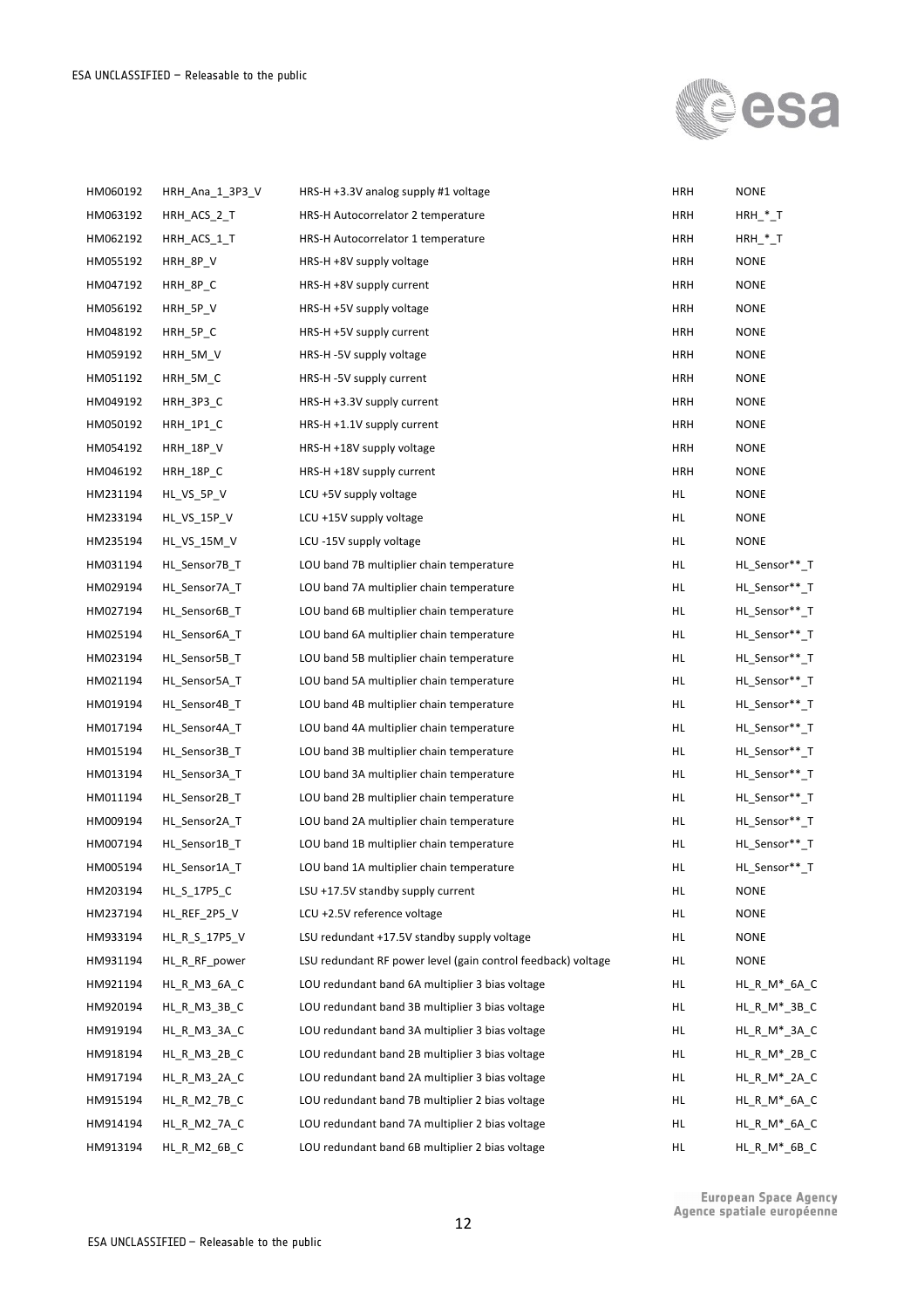

| HM912194 | HL_R_M2_6A_C      | LOU redundant band 6A multiplier 2 bias voltage               | HL  | HL_R_M*_6A_C        |
|----------|-------------------|---------------------------------------------------------------|-----|---------------------|
| HM911194 | HL_R_M2_5B_C      | LOU redundant band 5B multiplier 2 bias voltage               | HL  | HL R M* 5B C        |
| HM910194 | HL_R_M2_5A_C      | LOU redundant band 5A multiplier 2 bias voltage               | HL  | HL_R_M*_5A_C        |
| HM909194 | HL_R_M2_4B_C      | LOU redundant band 4B multiplier 2 bias voltage               | HL  | $HL_R_M*_{4B_C}$    |
| HM908194 | HL R M2 4A C      | LOU redundant band 4A multiplier 2 bias voltage               | HL  | HL_R_M*_4A_C        |
| HM907194 | HL_R_M2_3B_C      | LOU redundant band 3B multiplier 2 bias voltage               | HL  | $HL_R_M^*$ _3B_C    |
| HM906194 | HL_R_M2_3A_C      | LOU redundant band 3A multiplier 2 bias voltage               | HL  | HL_R_M*_3A_C        |
| HM905194 | HL_R_M2_2B_C      | LOU redundant band 2B multiplier 2 bias voltage               | HL  | $HL_R_M^*2B_C$      |
| HM904194 | HL_R_M2_2A_C      | LOU redundant band 2A multiplier 2 bias voltage               | HL  | $HL_R_M^*$ _2A_C    |
| HM903194 | HL_R_M2_1B_C      | LOU redundant band 1B multiplier 2 bias voltage               | HL  | $HL_R_M^*1B_C$      |
| HM902194 | HL_R_M2_1A_C      | LOU redundant band 1A multiplier 2 bias voltage               | HL  | $HL_R_M^*$ _1A_C    |
| HM900194 | HL_R_M1_7B_C      | LOU redundant band 7B multiplier 1 bias voltage               | HL  | $HL_R_M^*$ _7B_C    |
| HM899194 | HL_R_M1_7A_C      | LOU redundant band 7A multiplier 1 bias voltage               | HL  | HL_R_M*_7A_C        |
| HM898194 | HL_R_M1_6B_C      | LOU redundant band 6B multiplier 1 bias voltage               | HL  | HL_R_M*_6B_C        |
| HM897194 | HL R M1 6A C      | LOU redundant band 6A multiplier 1 bias voltage               | HL  | HL_R_M*_6A_C        |
| HM896194 | HL_R_M1_5B_C      | LOU redundant band 5B multiplier 1 bias voltage               | HL  | $HL_R_M*_{5B_C}$    |
| HM895194 | HL R M1 5A C      | LOU redundant band 5A multiplier 1 bias voltage               | HL  | $HL$ R_M $^*$ _5A_C |
| HM894194 | HL_R_M1_4B_C      | LOU redundant band 4B multiplier 1 bias voltage               | HL  | $HL_R_M*_{4B_C}$    |
| HM893194 | HL_R_M1_4A_C      | LOU redundant band 4A multiplier 1 bias voltage               | HL  | $HL_R_M^*$ _4A_C    |
| HM892194 | HL_R_M1_3B_C      | LOU redundant band 3B multiplier 1 bias voltage               | HL  | $HL_R_M^*$ _3B_C    |
| HM891194 | HL_R_M1_3A_C      | LOU redundant band 3A multiplier 1 bias voltage               | HL  | $HL$ R_M $^*$ _3A_C |
| HM890194 | HL_R_M1_2B_C      | LOU redundant band 2B multiplier 1 bias voltage               | HL  | $HL_R_M^*2B_C$      |
| HM889194 | HL_R_M1_2A_C      | LOU redundant band 2A multiplier 1 bias voltage               | HL  | HL_R_M*_2A_C        |
| HM888194 | $HL_R_M1_1B_C$    | LOU redundant band 1B multiplier 1 bias voltage               | HL  | $HL_R_M^*1B_C$      |
| HM887194 | $HL$ R $M1$ 1A C  | LOU redundant band 1A multiplier 1 bias voltage               | HL  | $HL_R_M^*$ _1A_C    |
| HM945194 | HL_R_LSU4_T       | LSU redundant Ka-band amplifier box temperature               | Т   | HL_R_LSU*_T         |
| HM943194 | HL_R_LSU3_T       | LSU redundant X-band amplifier box temperature                | Т   | $HL_R_LSU^*$        |
| HM941194 | HL_R_LSU2_T       | LSU redundant interface and regulators box temperature        | Т   | $HL_R$ _LSU*_T      |
| HM939194 | HL_R_LSU1_T       | LSU redundant X-band synthesizer box temperature              | т   | HL_R_LSU*_T         |
| HM925194 | HL_R_Gate2_C      | LOU redundant amplifier 2 gate current                        | HL  | <b>NONE</b>         |
| HM923194 | HL_R_Gate1_C      | LOU redundant amplifier 1 gate current                        | HL  | <b>NONE</b>         |
| HM929194 | HL_R_Drain2_C     | LOU redundant amplifier 2 drain current                       | HL  | <b>NONE</b>         |
| HM927194 | HL R Drain1 C     | LOU redundant amplifier 1 drain current                       | HL. | <b>NONE</b>         |
| HM935194 | HL_R_7P5_V        | LSU redundant +7.5V supply voltage                            | HL  | <b>NONE</b>         |
| HM937194 | <b>HL_R_7P5_C</b> | LSU redundant +7.5V supply current                            | HL. | <b>NONE</b>         |
| HM278194 | HL PWR INT S      | LCU power fail interrupt flag                                 | HL. | <b>NONE</b>         |
| HM225194 | <b>HL_PT500_T</b> | LCU TBS temperature                                           | HL. | <b>NONE</b>         |
| HM244194 | HL PROM version   | LCU software version (in hex digits model-release-month-year) | HL. | <b>NONE</b>         |
| HM221194 | HL_NTC_T          | LCU TBS temperature                                           | Τ   | <b>NONE</b>         |
| HM258194 | HL_MODE_S         | LCU mode status                                               | HL. | <b>NONE</b>         |
| HM279194 | HL_MAINRED_S      | LCU main/redundant flag                                       | HL  | <b>NONE</b>         |
| HM081194 | HL_M3_6A_V        | LOU main band 6A multiplier 3 bias voltage                    | HL  | HL_M*_6A_V          |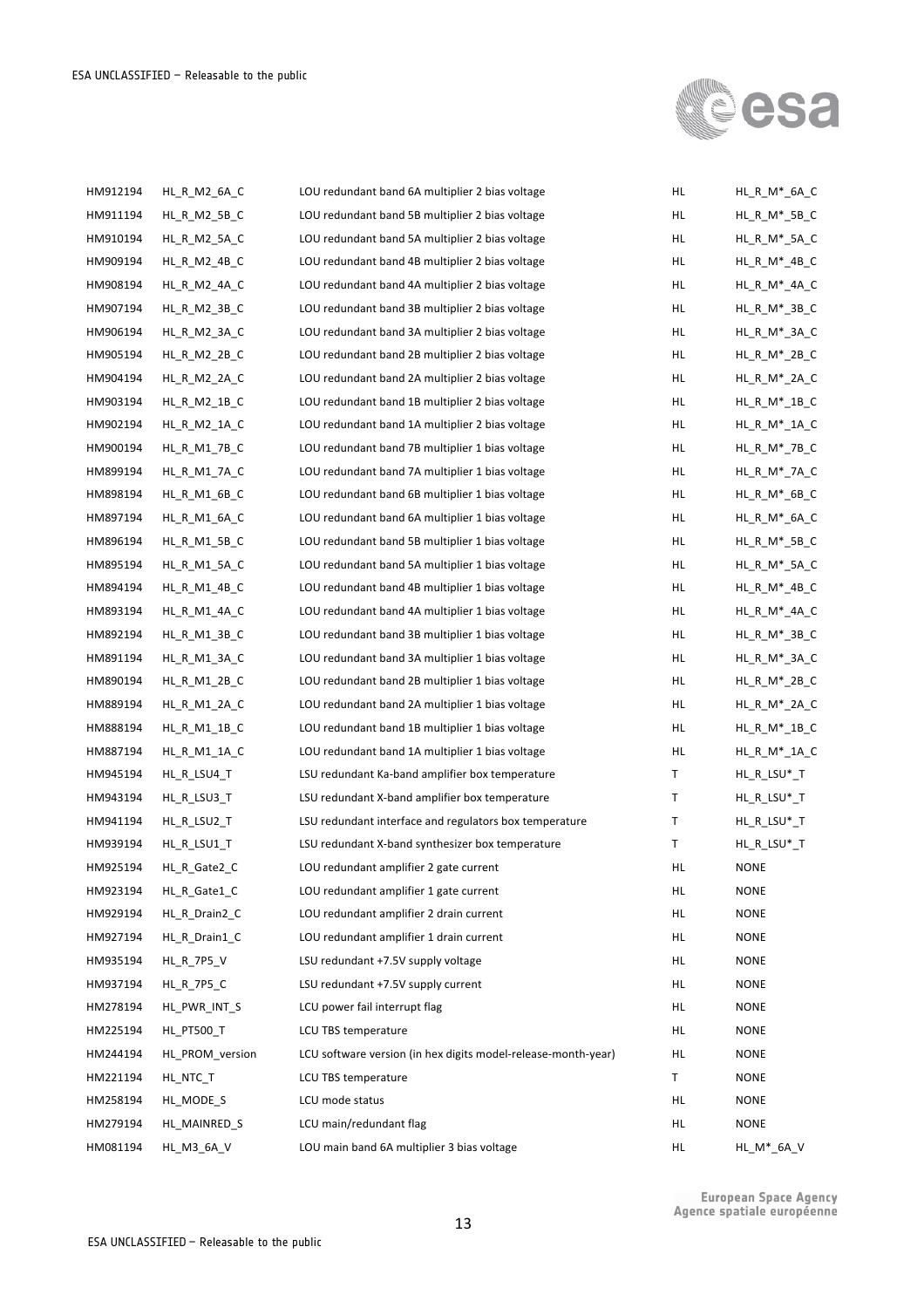

| HM080194 | HL_M3_3B_V        | LOU main band 3B multiplier 3 bias voltage        | HL  | HL_M*_3B_V      |
|----------|-------------------|---------------------------------------------------|-----|-----------------|
| HM079194 | HL_M3_3A_V        | LOU main band 3A multiplier 3 bias voltage        | HL. | HL M* 3A V      |
| HM078194 | HL_M3_2B_V        | LOU main band 2B multiplier 3 bias voltage        | HL  | HL_M*_2B_V      |
| HM077194 | HL_M3_2A_V        | LOU main band 2A multiplier 3 bias voltage        | HL  | HL_M*_2A_V      |
| HM075194 | HL_M2_7B_V        | LOU main band 7B multiplier 2 bias voltage        | HL  | HL_M*_7B_V      |
| HM074194 | <b>HL_M2_7A_V</b> | LOU main band 7A multiplier 2 bias voltage        | HL  | HL_M*_7A_V      |
| HM073194 | HL_M2_6B_V        | LOU main band 6B multiplier 2 bias voltage        | HL  | HL_M*_6B_V      |
| HM072194 | HL_M2_6A_V        | LOU main band 6A multiplier 2 bias voltage        | HL  | HL_M*_6A_V      |
| HM071194 | HL_M2_5B_V        | LOU main band 5B multiplier 2 bias voltage        | HL. | $HL_M^*$ _5B_V  |
| HM070194 | HL M2 5A V        | LOU main band 5A multiplier 2 bias voltage        | HL  | HL_M*_5A_V      |
| HM069194 | HL_M2_4B_V        | LOU main band 4B multiplier 2 bias voltage        | HL  | HL_M*_4B_V      |
| HM068194 | HL_M2_4A_V        | LOU main band 4A multiplier 2 bias voltage        | HL  | HL_M*_4A_V      |
| HM067194 | HL_M2_3B_V        | LOU main band 3B multiplier 2 bias voltage        | HL. | HL_M*_3B_V      |
| HM066194 | HL_M2_3A_V        | LOU main band 3A multiplier 2 bias voltage        | HL  | HL_M*_3A_V      |
| HM065194 | HL_M2_2B_V        | LOU main band 2B multiplier 2 bias voltage        | HL  | HL_M*_2B_V      |
| HM064194 | HL_M2_2A_V        | LOU main band 2A multiplier 2 bias voltage        | HL  | HL_M*_2A_V      |
| HM063194 | HL M2 1B V        | LOU main band 1B multiplier 2 bias voltage        | HL. | $HL_M^*$ _1B_V  |
| HM062194 | HL_M2_1A_V        | LOU main band 1A multiplier 2 bias voltage        | HL  | HL_M*_1A_V      |
| HM060194 | HL_M1_7B_V        | LOU main band 7B multiplier 1 bias voltage        | HL  | HL_M*_7B_V      |
| HM059194 | <b>HL_M1_7A_V</b> | LOU main band 7A multiplier 1 bias voltage        | HL  | HL_M*_7A_V      |
| HM058194 | HL_M1_6B_V        | LOU main band 6B multiplier 1 bias voltage        | HL  | HL_M*_6B_V      |
| HM057194 | HL_M1_6A_V        | LOU main band 6A multiplier 1 bias voltage        | HL  | HL_M*_6A_V      |
| HM056194 | HL_M1_5B_V        | LOU main band 5B multiplier 1 bias voltage        | HL  | HL_M*_5B_V      |
| HM055194 | HL_M1_5A_V        | LOU main band 5A multiplier 1 bias voltage        | HL  | HL_M*_5A_V      |
| HM054194 | HL_M1_4B_V        | LOU main band 4B multiplier 1 bias voltage        | HL  | $HL_M^*$ _4B_V  |
| HM053194 | HL_M1_4A_V        | LOU main band 4A multiplier 1 bias voltage        | HL  | $HL_M^*$ _4A_V  |
| HM052194 | HL M1 3B V        | LOU main band 3B multiplier 1 bias voltage        | HL  | $HL$ $M^*$ 3B V |
| HM051194 | HL_M1_3A_V        | LOU main band 3A multiplier 1 bias voltage        | HL  | HL_M*_3A_V      |
| HM050194 | HL M1 2B V        | LOU main band 2B multiplier 1 bias voltage        | HL  | HL_M*_2B_V      |
| HM049194 | HL_M1_2A_V        | LOU main band 2A multiplier 1 bias voltage        | HL  | HL_M*_2A_V      |
| HM048194 | HL_M1_1B_V        | LOU main band 1B multiplier 1 bias voltage        | HL. | HL_M*_1B_V      |
| HM047194 | HL_M1_1A_V        | LOU main band 1A multiplier 1 bias voltage        | HL. | HL_M*_1A_V      |
| HM219194 | HL_LSU4_T         | LSU main Ka-band amplifier box temperature        | Τ   | HL_LSU*_T       |
| HM217194 | HL_LSU3_T         | LSU main X-band amplifier box temperature         | Т   | HL_LSU*_T       |
| HM280194 | HL_LSU3_S         | LSU phase lock #3 flag                            | HL  | <b>NONE</b>     |
| HM215194 | HL_LSU2_T         | LSU main interface and regulators box temperature | Τ   | HL_LSU*_T       |
| HM281194 | HL_LSU2_S         | LSU phase lock #2 flag                            | HL  | NONE            |
| HM213194 | HL_LSU1_T         | LSU main X-band synthesizer box temperature       | Τ   | HL_LSU*_T       |
| HM282194 | HL_LSU1_S         | LSU phase lock #1 flag                            | HL. | <b>NONE</b>     |
| HM288194 | HL_LSU_f_offset   | LSU offset synthesizer chip setting               | HL. | <b>NONE</b>     |
| HM287194 | HL_LSU_f_main     | LSU main synthesizer chip setting                 | HL. | <b>NONE</b>     |
| HM002194 | HL_LCU_Status     | LCU combined status                               | HL  | <b>NONE</b>     |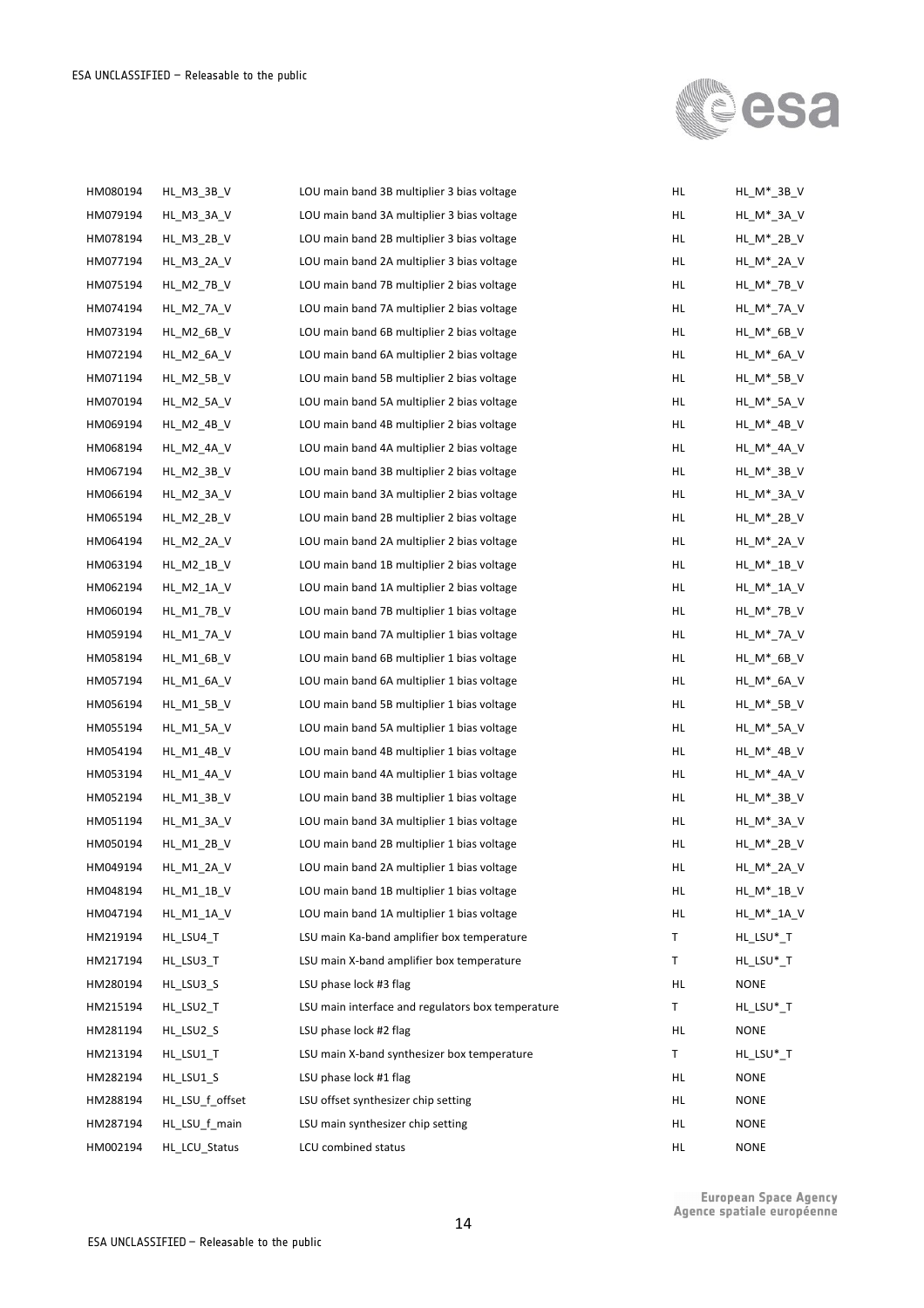

| HM243194 | HL hk cntr      | LCU number of received HK requests                | HL. | <b>NONE</b>   |
|----------|-----------------|---------------------------------------------------|-----|---------------|
| HM083194 | HL_Gate1_1A_V   | LOU band 1A amplifier 1 gate voltage              | HL. | HL_Gate*_V    |
| HM199194 | HL_Frequency_V  | LSU analog frequncy indicator voltage             | HL. | <b>NONE</b>   |
| HM257194 | HL_Freq_known_S | LCU freq setting OK status                        | HL. | NONE          |
| HM240194 | HL_false_hk     | LCU number of rejected HK requests                | HL. | <b>NONE</b>   |
| HM259194 | HL_error_word_S | LCU digital error status word                     | HL. | <b>NONE</b>   |
| HM113194 | HL_Drain1_1A_V  | LOU band 1A amplifier 1 drain voltage             | HL. | HL_Drain*_V   |
| HM223194 | HL_CTSENSE_T    | LOU temperature ???                               | HL. | <b>NONE</b>   |
| HM242194 | HL_cmd_cntr     | LCU number of executed+failed commands            | HL. | <b>NONE</b>   |
| HM245194 | HL_checksum     | LCU memory checksum                               | HL. | NONE          |
| HM003194 | HL_Channel_S    | LCU band status                                   | HL. | <b>NONE</b>   |
| HM239194 | HL_AGNDREF_V    | LCU analog ground reference voltage               | HL. | NONE          |
| HM195194 | <b>HL_9P5_V</b> | LSU +9.5V supply voltage                          | HL. | NONE          |
| HM207194 | <b>HL_9P5_C</b> | LSU +9.5V supply current                          | HL. | NONE          |
| HM211194 | HL 7M5 C        | LSU -7.5V supply current                          | HL. | <b>NONE</b>   |
| HM189194 | HL_17P5_V       | LSU +17.5V supply voltage                         | HL. | NONE          |
| HM201194 | HL 17P5 C       | LSU +17.5V supply current                         | HL. | <b>NONE</b>   |
| HM193194 | HL_10P5_V       | LSU +10.5V supply voltage                         | HL. | NONE          |
| HM205194 | HL_10P5_C       | LSU +10.5V supply current                         | HL. | <b>NONE</b>   |
| WM306565 | HifiWEV_L44_I   | LCL WEV + WOV current                             | SAT | <b>NONE</b>   |
| WM806565 | HiFiWEH_L43_I   | LCL WEH + WHO current                             | SAT | <b>NONE</b>   |
| WM409565 | HiFiLCU_R_L54_I | LCL LCU + LSU redundant current                   | SAT | NONE          |
| WM709565 | HiFiLCU_N_L53_I | LCL LCU + LSU main curretn                        | SAT | NONE          |
| WM609565 | HiFilCU_R_L68_I | LCL ICU + FCU redundant current                   | SAT | NONE          |
| WM509565 | HiFilCU_N_L64_I | LCL ICU + FCU main current                        | SAT | NONE          |
| WM608565 | HiFiHRV_L67_I   | LCL HRS-V current                                 | SAT | NONE          |
| WM508565 | HiFiHRH_L63_I   | LCL HRS-H current                                 | SAT | <b>NONE</b>   |
| HM181191 | HF AV2 IF B T   | FCU V IF amplifier board temperature              | HF  | NONE          |
| HM180191 | HF_AV2_G_SIF3_V | FCU V second IF amplifier stage 3 gate voltage    | HF  | <b>NONE</b>   |
| HM177191 | HF AV2 G SIF2 V | FCU V second IF amplifier stage 2 gate voltage    | HF  | <b>NONE</b>   |
| HM174191 | HF_AV2_G_SIF1_V | FCU V second IF amplifier stage 1 gate voltage    | HF  | NONE          |
| HM171191 | HF_AV2_G_FIF2_V | FCU V first IF amplifier stage 2 gate voltage     | HF  | <b>NONE</b>   |
| HM168191 | HF_AV2_G_FIF1_V | FCU V first IF amplifier stage 1 gate voltage     | HF  | <b>NONE</b>   |
| HM131191 | HF_AV1_MXMG_C   | FPU V Mixer Magnet current                        | HF  | <b>NONE</b>   |
| HM120191 | HF_AV1_MXBIAS_V | FPU V Mixer junction bias voltage                 | HF  | <b>NONE</b>   |
| HM121191 | HF_AV1_MXBIAS_C | FPU V Mixer junction current                      | HF  | <b>NONE</b>   |
| HM136191 | HF_AV1_MXB_T    | FCU V Mixer Board temperature                     | HF  | $HF_A**-*B_T$ |
| HM119191 | HF AV1 DPACT V  | FPU V Diplexer actuator voltage                   | HF  | <b>NONE</b>   |
| HM118191 | HF AV1 DPACT C  | FPU V Diplexer actuator current                   | HF  | <b>NONE</b>   |
| HM246191 | HF_AR_SCHS_CT   | FPU redundant hot black body temperature          | HF  | <b>NONE</b>   |
| HM251191 | HF_AR_4K_IF_CT  | FPU L-1 (4K) thermal strap at s/c end temperature | HF  | <b>NONE</b>   |
| HM249191 | HF_AR_2K_END_CT | FPU L-0 (2K) thermal strap at FPU end temperature | HF  | <b>NONE</b>   |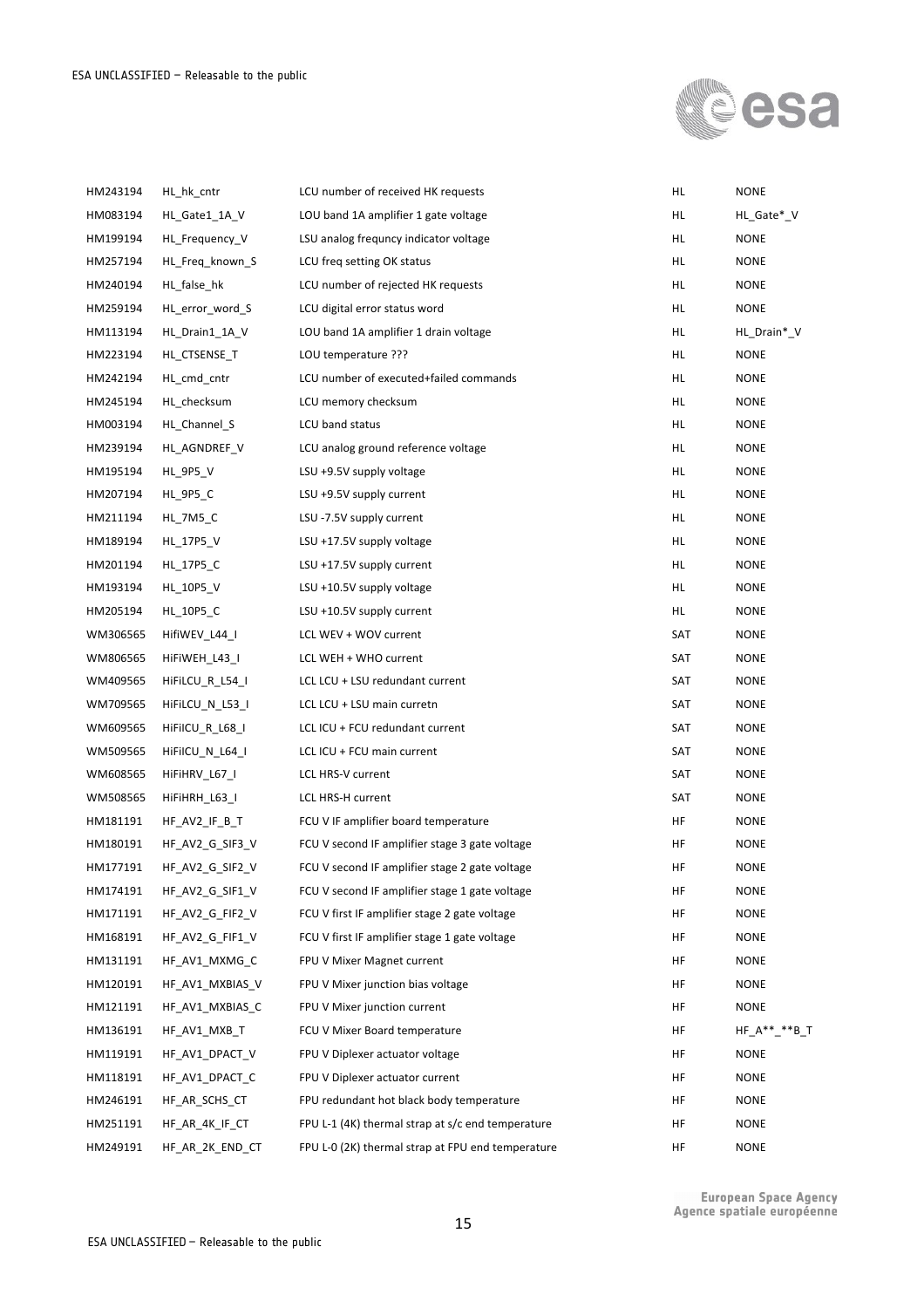

| HM240191 | HF APR UCONV T  | FCU V Upconverter temperature                                                         | <b>HF</b> | <b>NONE</b>          |
|----------|-----------------|---------------------------------------------------------------------------------------|-----------|----------------------|
| HM239191 | HF APR UCONH T  | FCU H Upconverter H temperature                                                       | <b>HF</b> | <b>NONE</b>          |
| HM243191 | HF APR SCCS CT  | FPU cold black body temperature                                                       | <b>HF</b> | <b>NONE</b>          |
| HM247191 | HF APR S2K CT   | FPU L-0 (2K) temperature<br>FPU L-2 (10K) optics assembly near connectors J63 and J64 | <b>HF</b> | <b>NONE</b>          |
| HM244191 | HF APR S10K CT  | temperature                                                                           | <b>HF</b> | <b>NONE</b>          |
| HM253191 | HF APR CHB T    | FCU Chopper board temperature                                                         | <b>HF</b> | $HF_A^{**}$ ** $B_T$ |
| HM245191 | HF AP SCHS CT   | FPU main hot black body temperature                                                   | <b>HF</b> | <b>NONE</b>          |
| HM090191 | HF AH2 IFB T    | FCU H IF amplifier board temperature                                                  | <b>HF</b> | HF $A*****B$ T       |
| HM089191 | HF AH2 G SIF3 V | FCU H second IF amplifier stage 3 gate voltage                                        | <b>HF</b> | <b>NONE</b>          |
| HM086191 | HF AH2 G SIF2 V | FCU H second IF amplifier stage 2 gate voltage                                        | <b>HF</b> | <b>NONE</b>          |
| HM083191 | HF AH2 G SIF1 V | FCU H second IF amplifier stage 1 gate voltage                                        | <b>HF</b> | <b>NONE</b>          |
| HM080191 | HF AH2 G FIF2 V | FCU H first IF amplifier stage 2 gate voltage                                         | <b>HF</b> | <b>NONE</b>          |
| HM077191 | HF AH2 G FIF1 V | FCU H first IF amplifier stage 1 gate voltage                                         | <b>HF</b> | <b>NONE</b>          |
| HM040191 | HF AH1 MXMG C   | FPU H Mixer Magnet current                                                            | <b>HF</b> | <b>NONE</b>          |
| HM029191 | HF AH1 MXBIAS V | FPU H Mixer junction bias voltage                                                     | <b>HF</b> | <b>NONE</b>          |
| HM030191 | HF AH1 MXBIAS C | FPU H Mixer junction current                                                          | <b>HF</b> | <b>NONE</b>          |
| HM045191 | HF AH1 MXB T    | FCU H Mixer Board temperature                                                         | <b>HF</b> | $HF_A**-*B_T$        |
| HM028191 | HF AH1 DPACT V  | FPU H Diplexer actuator voltage                                                       | <b>HF</b> | <b>NONE</b>          |
| HM027191 | HF AH1 DPACT C  | FPU H Diplexer actuator current                                                       | <b>HF</b> | <b>NONE</b>          |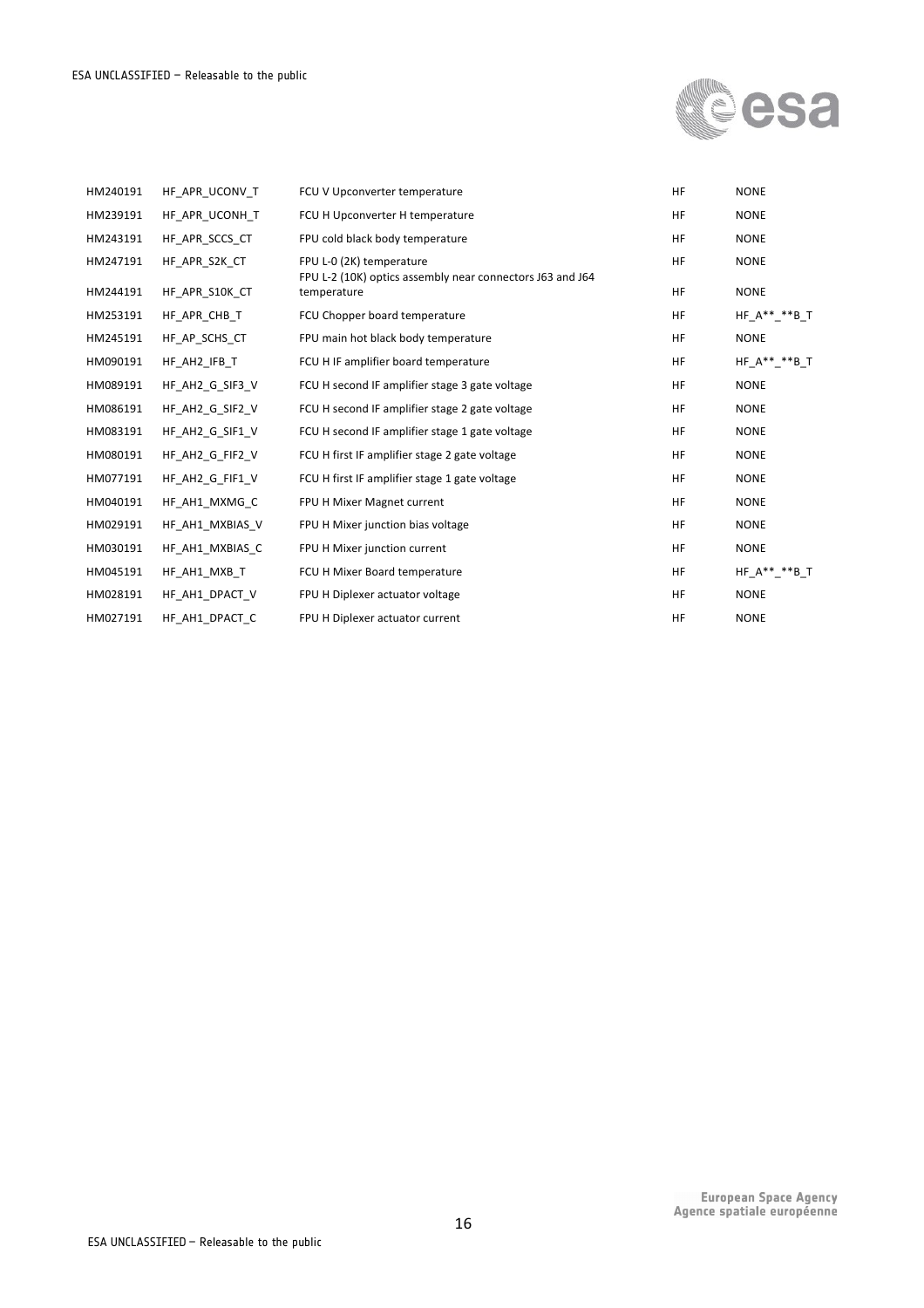

#### **3.2 Appendix B: description of Science Trend Data Product Parameters**

| <b>Parameter Name</b> | <b>Description</b>                          | Group      |
|-----------------------|---------------------------------------------|------------|
| obsid                 | Observation ID                              | COMB       |
| apid                  | Application process ID                      | COMB       |
| ccd                   | WBS sub band CCD number (1 to 4)            | COMB       |
| linemean              | Mean intensity of COMB lines                | COMB       |
| linestddev            | COMB line intensities standard deviation    | COMB       |
| linemin               | Minimum of COMB line intensities            | COMB       |
| linemax               | Maximum of COMB line intensities            | COMB       |
| resolmean             | Mean spectral resolution                    | COMB       |
| resolstddev           | Spectral resolution standard deviation      | COMB       |
| resolmin              | Minimum spectral resolution                 | COMB       |
| resolmax              | Maximum spectral resolution                 | COMB       |
| zeromean              | Mean of ZERO intensities                    | COMB       |
| zerostddev            | ZERO intensity standard deviation           | COMB       |
| zeromin               | Minimum of ZERO intensities                 | COMB       |
| zeromax               | Maximum of ZERP intensities                 | COMB       |
| position              | Channel number of the COMB line fitted peak | COMB       |
| obsid                 | Observation ID                              | <b>FPU</b> |
| hf ah1 mxbias c       | FPU H mixer junction voltage                | <b>FPU</b> |
| hf_av1_mxbias_c       | FPU H mixer junction current                | <b>FPU</b> |
| hf_ah1_mxbias_v       | FPU V mixer junction voltage                | <b>FPU</b> |
| hf_av1_mxbias_v       | FPU V mixer junction current                | <b>FPU</b> |
| hf_ah1_mxmg_v         | FPU H mixer magnet voltage                  | <b>FPU</b> |
| hf_ah1_mxmg_c         | FPU H mixer magnet current                  | <b>FPU</b> |
| hf_av1_mxmg_v         | FPU V mixer magnet voltage                  | <b>FPU</b> |
| hf_av1_mxmg_c         | FPU V mixer magnet current                  | <b>FPU</b> |
| hf_ah1_dpact_v        | FPU H diplexer actuator voltage             | <b>FPU</b> |
| hf_ah1_dpact_c        | FPU H diplexer actuator current             | <b>FPU</b> |
| hf_av1_dpact_v        | FPU V diplexer actuator voltage             | <b>FPU</b> |
| hf_av1_dpact_c        | FPU V diplexer actuator current             | FPU        |
| hf_ah2_g_fif1_v       | FCU H first amplifier stage 1 gate voltage  | FPU        |
| hf_ah2_g_fif2_v       | FCU H first amplifier stage 2 gate voltage  | FPU        |
| hf_ah2_g_sif1_v       | FCU H second amplifier stage 1 gate voltage | <b>FPU</b> |
| hf ah2 g sif2 v       | FCU H second amplifier stage 2 gate voltage | <b>FPU</b> |
| hf_ah2_g_sif3_v       | FCU H second amplifier stage 3 gate voltage | FPU        |
| hf_av2_g_fif1_v       | FCU V first amplifier stage 1 gate voltage  | FPU        |
| hf_av2_g_fif2_v       | FCU V first amplifier stage 2 gate voltage  | FPU        |
| hf_av2_g_sif1_v       | FCU V second amplifier stage 1 gate voltage | FPU        |
| hf_av2_g_sif2_v       | FCU V second amplifier stage 2 gate voltage | FPU        |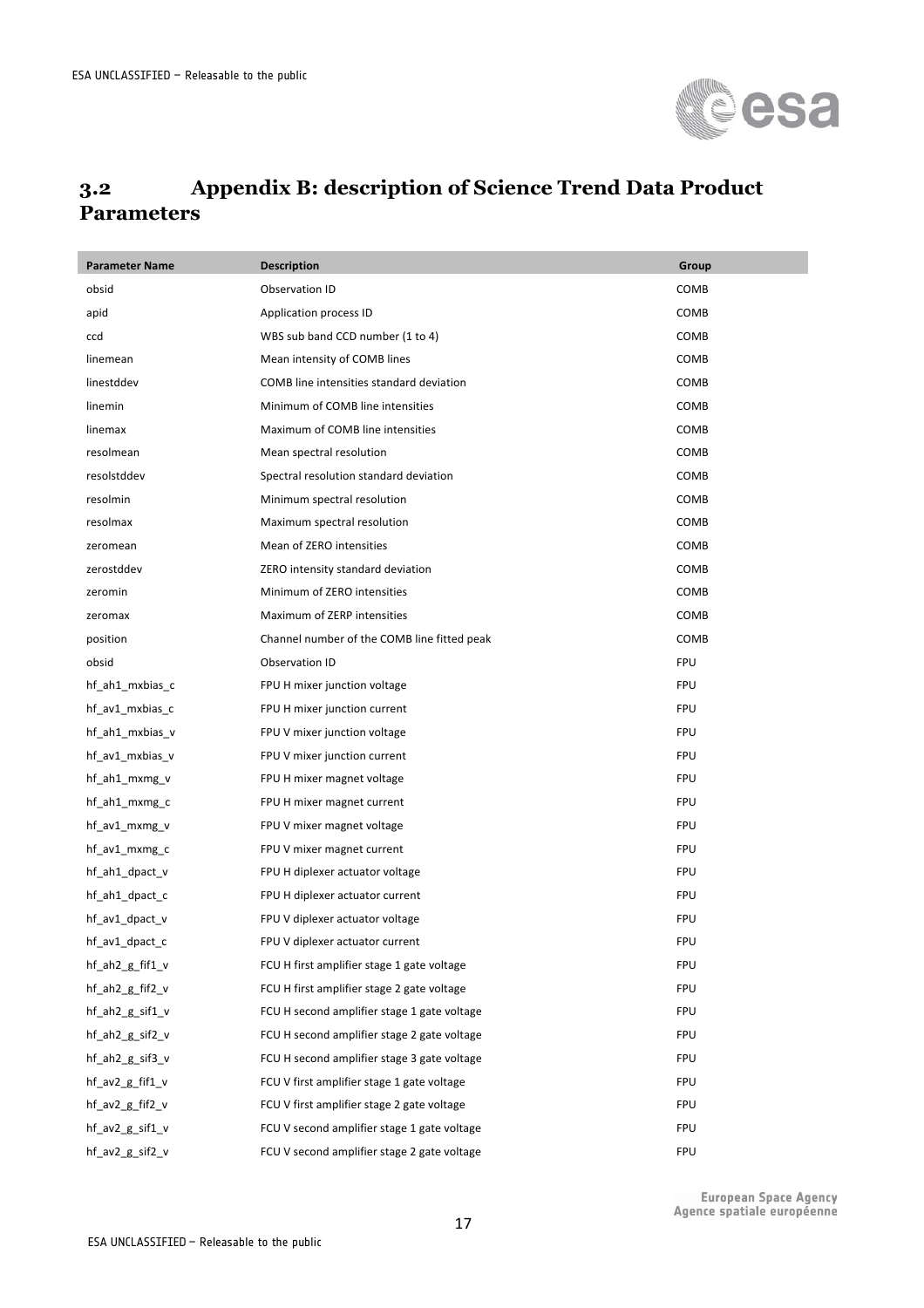

| hf $av2$ g sif $3$ v | FCU V second amplifier stage 3 gate voltage           | <b>FPU</b>   |
|----------------------|-------------------------------------------------------|--------------|
| hf_apr_sccs_ct       | FPU cold black body temperature                       | <b>FPU</b>   |
| hf apr s2k ct        | FPU L-0 (2K) temperature                              | <b>FPU</b>   |
| hf_dpr_ch_rot2       | FPU commanded chopper voltage                         | <b>FPU</b>   |
| hf_ap_schs_ct        | FPU Prime hot black body temperature                  | <b>FPU</b>   |
| hf_ar_schs_ct        | FPU Redundant hot black body temperature              | <b>FPU</b>   |
| hf_apr_ch_rot        | FPU measured chopper voltage                          | <b>FPU</b>   |
| $hl_r_m1_7b_c$       | LOU Redundant Multiplier 1 Voltage for 7B             | <b>FPU</b>   |
| $hl_r_m1_1c$         | LOU Redundant Multiplier 1 Voltage for 1A             | <b>FPU</b>   |
| hl r m2 3b c         | LOU Redundant Multiplier 2 Voltage for 3B             | <b>FPU</b>   |
| hl_r_m1_7a_c         | LOU Redundant Multiplier 1 Voltage for 7A             | <b>FPU</b>   |
| obsid                | Observation ID                                        | LO           |
| band                 | HIFI Band                                             | LO           |
| lof_code             | Code of the LO Frequency                              | LO           |
| lofrequency          | Local Oscillator Frequency                            | LO           |
| hl_sensor_t          | LOU Multiplier Chain Temperature                      | LO           |
| hl_gate1_v           | LOU Amplifier 1 Gate Voltage                          | LO           |
| hl_gate1_c           | LOU Amplifier 1 Gate Current                          | LO           |
| hl_gate2_v           | LOU Amplifier 2 Gate Voltage                          | LO           |
| hl_gate2_c           | LOU Amplifier 2 Gate Current                          | LO           |
| hl drain1 v          | LOU Amplifier 1 Drain Voltage                         | LO           |
| hl_drain1_c          | LOU Amplifier 1 Drain Current                         | LO           |
| hl drain2 v          | LOU Amplifier 1 Drain Voltage                         | LO           |
| hl_drain2_c          | LOU Amplifier 1 Drain Current                         | LO           |
| $hl_m1_v$            | LOU Multiplier 1 Voltage                              | LO           |
| $hl_m1_c$            | LOU Multiplier 1 Current                              | LO           |
| $hl_m2_v$            | LOU Multiplier 2 Voltage                              | LO           |
| $hl_m2_c$            | LOU Multiplier 2 Current                              | LO           |
| $hl_m3_v$            | LOU Multiplier 3 Voltage                              | LO           |
| hl_m3_c              | LOU Multiplier 3 Current                              | LO           |
| obsid                | Observation ID                                        | <b>TSYS</b>  |
| backend              | Spectrometer name (WBS or HRS)                        | <b>TSYS</b>  |
| subband              | Spectrometer sub band number                          | <b>TSYS</b>  |
| lofrequency          | Local Oscillator Frequency                            | <b>TSYS</b>  |
| central if           | Value of the central Intermediate Frequency           | <b>TSYS</b>  |
| resolution           | Spectral resolution                                   | <b>TSYS</b>  |
| tsys_median          | Median Tsys value across the IF                       | <b>TSYS</b>  |
| tsys_stdev           | Standard Deviation of the Tsys across the IF          | <b>TSYS</b>  |
| obsid                | Observation ID                                        | WBSFREQCOEFF |
| apid                 | Application process ID                                | WBSFREQCOEFF |
| $ccd_1_1$            | WBS Frequency calibration coefficient 1 for subband 1 | WBSFREQCOEFF |
| $ccd_1_2$            | WBS Frequency calibration coefficient 2 for subband 1 | WBSFREQCOEFF |